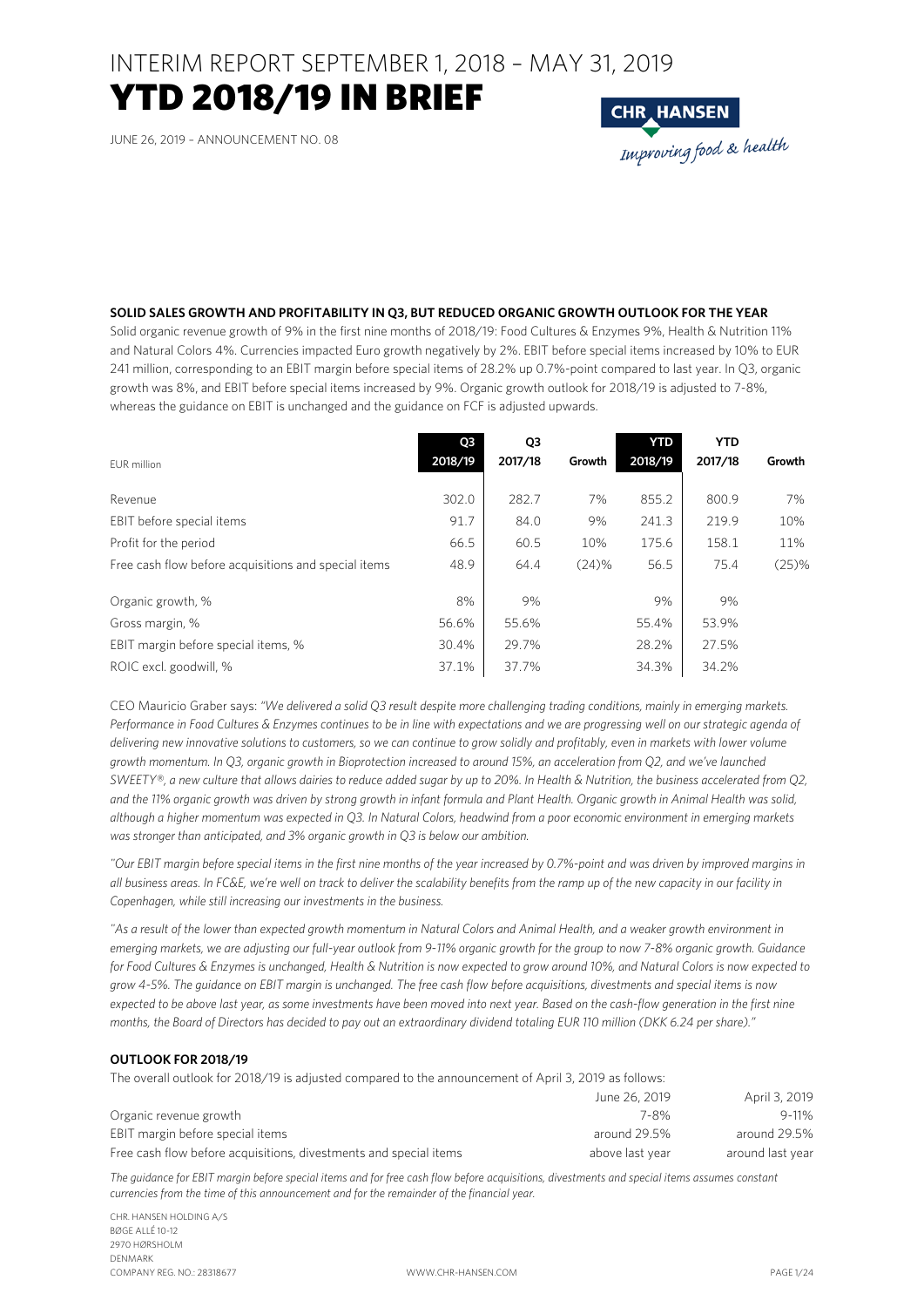### INTERIM REPORT SEPTEMBER 1, 2018 – MAY 31, 2019

## FINANCIAL HIGHLIGHTS AND KEY FIGURES

|                                                      | Q3      | Q3      |        | <b>YTD</b> | <b>YTD</b> |        |
|------------------------------------------------------|---------|---------|--------|------------|------------|--------|
| Income statement, EUR million                        | 2018/19 | 2017/18 | Growth | 2018/19    | 2017/18    | Growth |
| Revenue                                              | 302.0   | 282.7   | 7%     | 855.2      | 800.9      | 7%     |
| Gross profit                                         | 170.8   | 157.1   | 9%     | 473.8      | 431.7      | 10%    |
| EBITDA before special items                          | 107.9   | 100.3   | 8%     | 289.0      | 267.5      | 8%     |
| EBIT before special items                            | 91.7    | 84.0    | 9%     | 241.3      | 219.9      | 10%    |
| Special items                                        | (0.4)   |         | 0%     | (1.4)      |            | 0%     |
| EBIT                                                 | 91.3    | 84.0    | 9%     | 239.9      | 219.9      | 9%     |
| Profit for the period                                | 66.5    | 60.5    | 10%    | 175.6      | 158.1      | 11%    |
| <b>Financial position, EUR million</b>               |         |         |        |            |            |        |
| Total assets                                         |         |         |        | 1,974.9    | 1,848.2    |        |
| Invested capital                                     |         |         |        | 1,778.0    | 1,665.3    |        |
| Net working capital                                  |         |         |        | 266.7      | 237.8      |        |
| Equity                                               |         |         |        | 837.0      | 809.5      |        |
| Net interest-bearing debt                            |         |         |        | 740.0      | 672.6      |        |
| Cash flow and investments, EUR million               |         |         |        |            |            |        |
| Cash flow from operating activities                  | 85.2    | 92.0    | (7)%   | 151.8      | 147.9      | 3%     |
| Cash flow used for investing activities              | (37.2)  | (27.6)  | (35)%  | (106.5)    | (72.6)     | 47%    |
| Free cash flow                                       | 48.0    | 64.4    | (25)%  | 45.3       | 75.3       | (40)%  |
| Free cash flow before acquisitions and special items | 48.9    | 64.4    | (24)%  | 56.5       | 75.4       | (25)%  |
| Earnings per share, EUR                              |         |         |        |            |            |        |
| EPS, diluted                                         | 0.50    | 0.46    | 9%     | 1.33       | 1.20       | 11%    |
| <b>Key ratios</b>                                    |         |         |        |            |            |        |
| Organic growth, % *                                  | 8       | 9       |        | 9          | 9          |        |
| Gross margin, %                                      | 56.6    | 55.6    |        | 55.4       | 53.9       |        |
| Operating expenses, %                                | 26.2    | 25.9    |        | 27.2       | 26.4       |        |
| EBITDA margin before special items, %                | 35.7    | 35.5    |        | 33.8       | 33.4       |        |
| EBIT margin before special items, %                  | 30.4    | 29.7    |        | 28.2       | 27.5       |        |
| EBIT margin, %                                       | 30.2    | 29.7    |        | 28.1       | 27.5       |        |
| ROIC excl. goodwill, %                               | 37.1    | 37.7    |        | 34.3       | 34.2       |        |
| ROIC, %                                              | 20.9    | 20.3    |        | 18.9       | 18.1       |        |
| NWC, %                                               | 23.2    | 21.9    |        | 23.2       | 21.9       |        |
| R&D, %                                               | 7.4     | 7.3     |        | 7.5        | 7.5        |        |
| Capital expenditures, %                              | 12.2    | 9.8     |        | 11.3       | 9.1        |        |
| Net debt to EBITDA before special items              |         |         |        | 1.8x       | 1.8x       |        |

\*Organic growth: Increase in revenue adjusted for sales reduction, acquisitions and divestments, and measured in local currency.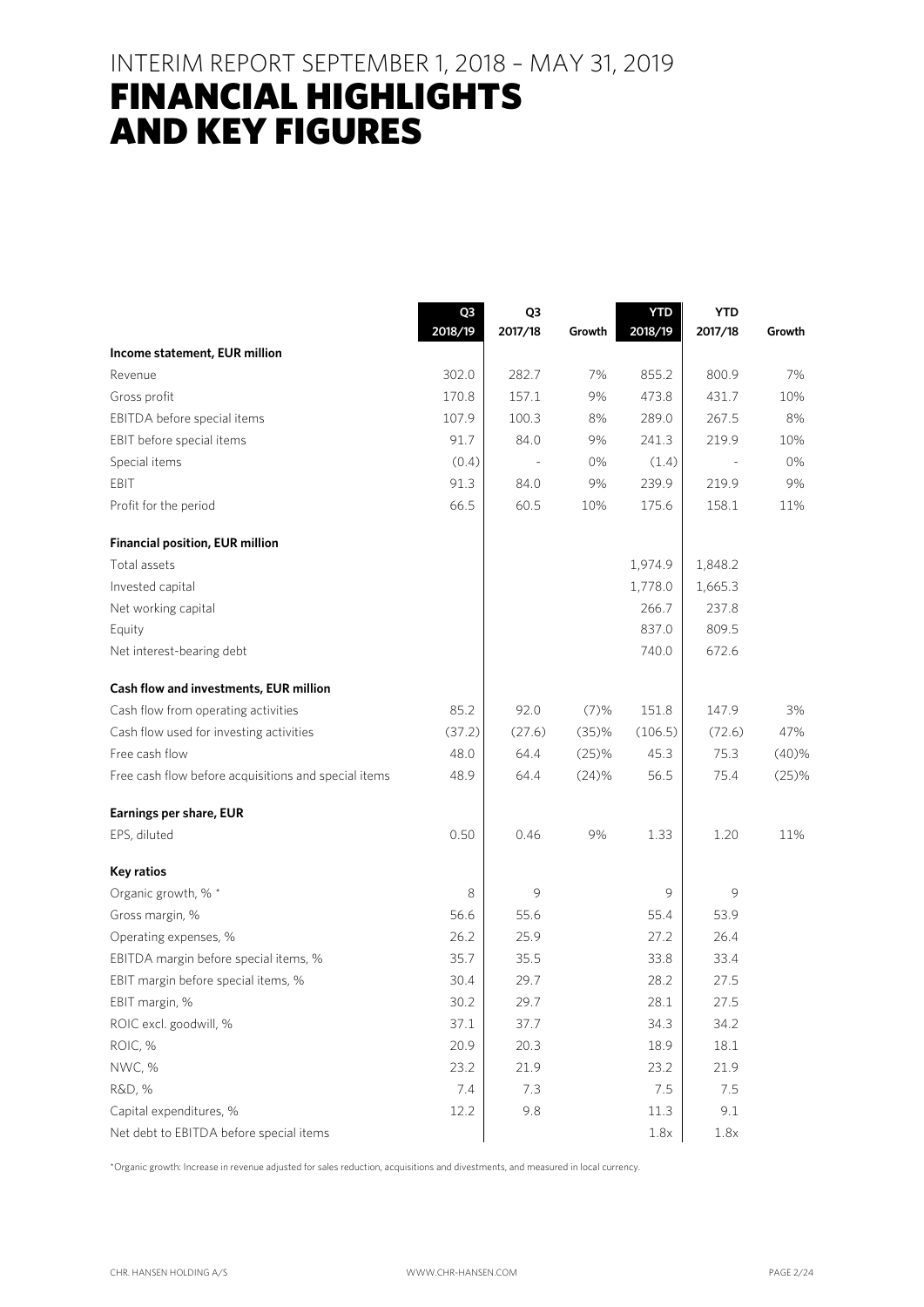## INTERIM REPORT SEPTEMBER 1, 2018 – MAY 31, 2019 YTD 2018/19 RESULTS





#### **MARKET DEVELOPMENTS**

During the first nine months of 2018/19, the end markets for fermented milk grew by around 2%, driven by Asia-Pacific, the Middle East and Africa, while the EU was flat, and the US declined slightly. The global production of cheese grew by 1-2%, primarily driven by North America. Globally, pricing structures in the dairy industry continue to favor cheese production over available alternatives.

The market for probiotics for infant formula applications continues to grow, driven by increased consumer awareness leading to higher penetration in all regions, with Asia-Pacific seeing the strongest growth. The market for high-end dietary supplements is also growing globally, but at a lower rate.

The interest in microbial-based solutions for animal health continues to be strong, supported by an increased focus on reducing the use of antibiotics in livestock production. The cattle industry in North America continues to be under pressure, although there were slight signs of improving farmer economics towards the end of Q3.

Conversion to natural colors continued across most segments in EMEA and North America, particularly driven by coloring foodstuffs, whilst the economic climate in emerging markets remained difficult. Raw material prices for key pigments have declined, having a negative impact on market value growth.

#### **REVENUE**

Organic growth was 9% and adjusted for a negative currency impact of 2% corresponded to a revenue increase of 7% to EUR 855 million. Organic growth was primarily driven by volume/mix effects, while around 3% came from price increases in local currencies. The impact from acquisitions was immaterial. Price increases were mainly achieved by using EUR-based pricing in certain countries to protect EBIT from depreciating currencies.

In Q3, organic growth was 8% and adjusted for a negative currency impact of 1% corresponded to a revenue increase of 7%, primarily driven by volume/mix effects.

| <b>REVENUE</b>           | O3<br>2018/19 | <b>YTD</b><br>2018/19 |
|--------------------------|---------------|-----------------------|
|                          |               |                       |
| Organic growth (vol/mix) | 6%            | 6%                    |
| Organic growth (price)   | 2%            | 3%                    |
| Acquisition              | 0%            | 0%                    |
| Organic growth           | 8%            | 9%                    |
| Currencies               | $-1%$         | $-2%$                 |
| <b>EUR</b> growth        | 7%            | 7%                    |

#### **REVENUE BY REGION**

#### **EMEA (Europe, Middle East and Africa)**

Organic growth was 7% and adjusted for a negative currency impact of 2% corresponded to a revenue increase of 5%. Organic growth was driven by solid growth in Food Cultures & Enzymes and Health & Nutrition, and good growth in Natural Colors.

In Q3, organic growth was 4% and adjusted for a negative currency impact of 1% corresponded to a revenue increase of 3%. Organic growth was driven by solid growth in Food Cultures & Enzymes, while Natural Colors was flat, as demand from the Middle East was lower. Health & Nutrition declined due to timing of orders with a key customer.

#### **North America**

Organic growth was 6% and adjusted for a positive currency impact of 6% corresponded to a revenue increase of 12%. Organic growth was driven by solid growth in Food Cultures & Enzymes and strong growth in Natural Colors supported by conversion projects, while Health & Nutrition declined,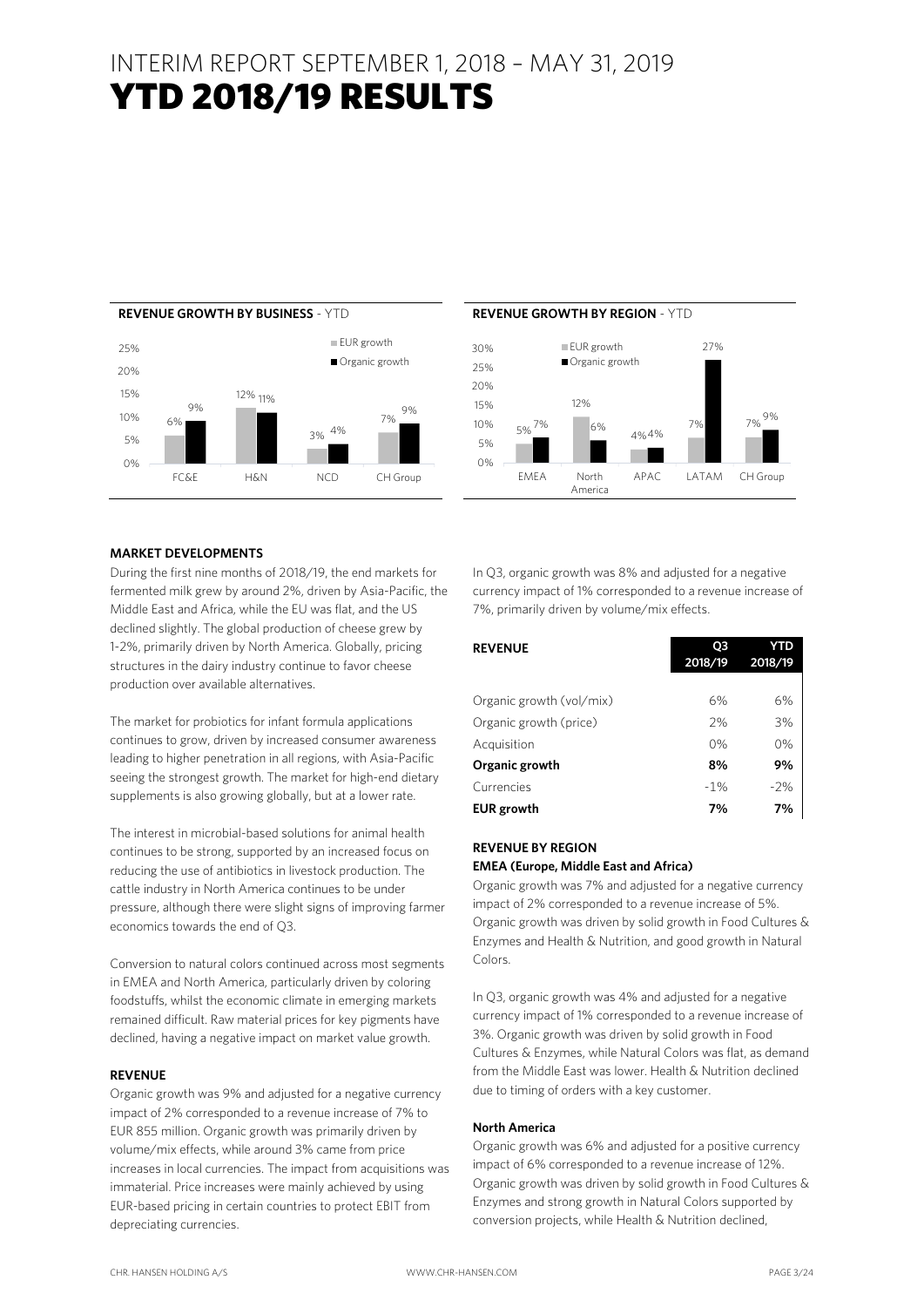primarily due to poor cattle farmer economics and difficult market conditions in dietary supplements.

In Q3, organic growth was 9% and adjusted for a positive currency impact of 8% corresponded to a revenue increase of 17%. Organic growth was driven by strong growth in Food Cultures & Enzymes and strong growth in Natural Colors, while Health & Nutrition showed solid growth driven by customer wins and slightly improved farmer economics.

#### **APAC (Asia-Pacific)**

Organic growth was 4% and corresponded to a revenue increase of 4%. Organic growth was driven by strong growth in Health & Nutrition, while Food Cultures & Enzymes was flat and Natural Colors declined.

In Q3, organic growth was 3% and corresponded to a revenue increase of 3%. Organic growth was driven by strong growth in Health & Nutrition, while Food Cultures & Enzymes declined due to slowing volume growth in fermented milk and challenging cusrtomer dynamics, mainly in China. Natural Colors declined due to softer demand and timing of orders.

#### **LATAM (Latin America)**

Organic growth was 27% and adjusted for a negative currency impact of 20% corresponded to a revenue increase of 7%. The EUR-based pricing model contributed almost half of the organic growth. Organic growth was driven by strong growth in Food Cultures & Enzymes and Health & Nutrition, while Natural Colors declined due to a challenging economic climate impacting demand for natural colors.

In Q3, organic growth was 27% and adjusted for a negative currency impact of 16% corresponded to a revenue increase of 11%. The EUR-based pricing model contributed almost half of the organic growth. Organic growth was driven by strong growth in Food Cultures & Enzymes and Health & Nutrition, while Natural Colors was flat.

#### **GROSS PROFIT**

Gross profit was EUR 474 million, up 10% from EUR 432 million in the first nine months of 2017/18. The gross margin increased by 1.5%-points to 55.4%, mainly driven by Food Cultures & Enzymes and Natural Colors, with a slight improvement in Health & Nutrition. In Food Cultures & Enzymes, scalability benefits drove the margin improvement, and in Natural Colors, operating efficiencies combined with lower raw material prices drove the margin increase. Acquisitions had an immaterial impact.

In Q3, gross profit was EUR 171 million, up 9% on 2017/18. The gross margin increased by 1.0%-point to 56.6%, driven by Food Cultures & Enzymes and Natural Colors, and partly offset by Health & Nutrition.

#### **OPERATING EXPENSES (% OF REVENUE)**

Operating expenses totaled EUR 233 million (27.2% of revenue), compared to EUR 212 million (26.4%) in the first nine months of 2017/18.

Research & development (R&D) expenses including amortization and depreciation amounted to EUR 59 million (6.9%), compared to EUR 56 million (7.0%) in the first nine months of 2017/18. Total R&D expenditures incurred amounted to EUR 64 million, compared to EUR 60 million last year. The increase of EUR 4 million was driven by strategic initiatives related to Nature's no. 1.

| <b>EUR</b> million                   | YTD<br>2018/19 | YTD<br>2017/18 |
|--------------------------------------|----------------|----------------|
| R&D expenses (P&L)                   | 59.4           | 56.2           |
| - Amortization                       | 5.4            | 5.3            |
| - Impairment                         | 0.2            |                |
| + Capitalization                     | 10.6           | 89             |
| <b>R&amp;D</b> expenditures incurred | 64.4           | 59.8           |

Sales & marketing expenses amounted to EUR 117 million (13.7%), compared to EUR 102 million (12.7%) in the first nine months of 2017/18. The increase was driven by initiatives to support the Nature's no. 1 strategy, e.g. investments in digitization, building route-to-market in Health & Nutrition, and a slight increase in sales and application support resources in Food Cultures & Enzymes.

Administrative expenses amounted to EUR 58 million (6.7%), compared to EUR 54 million (6.8%) in the first nine months of 2017/18.

Other operating income was EUR 2 million net, compared to EUR 1 million net in the first nine months of 2017/18.

In Q3, total operating expenses were EUR 79 million (26.2%), compared to EUR 73 million (25.9%) in 2017/18.

#### **OPERATING PROFIT (EBIT) BEFORE SPECIAL ITEMS**

EBIT before special items amounted to EUR 241 million, compared to EUR 220 million in the first nine months of 2017/18, an increase of 10%. All business areas contributed to the higher EBIT. Acquisitions had an immaterial impact.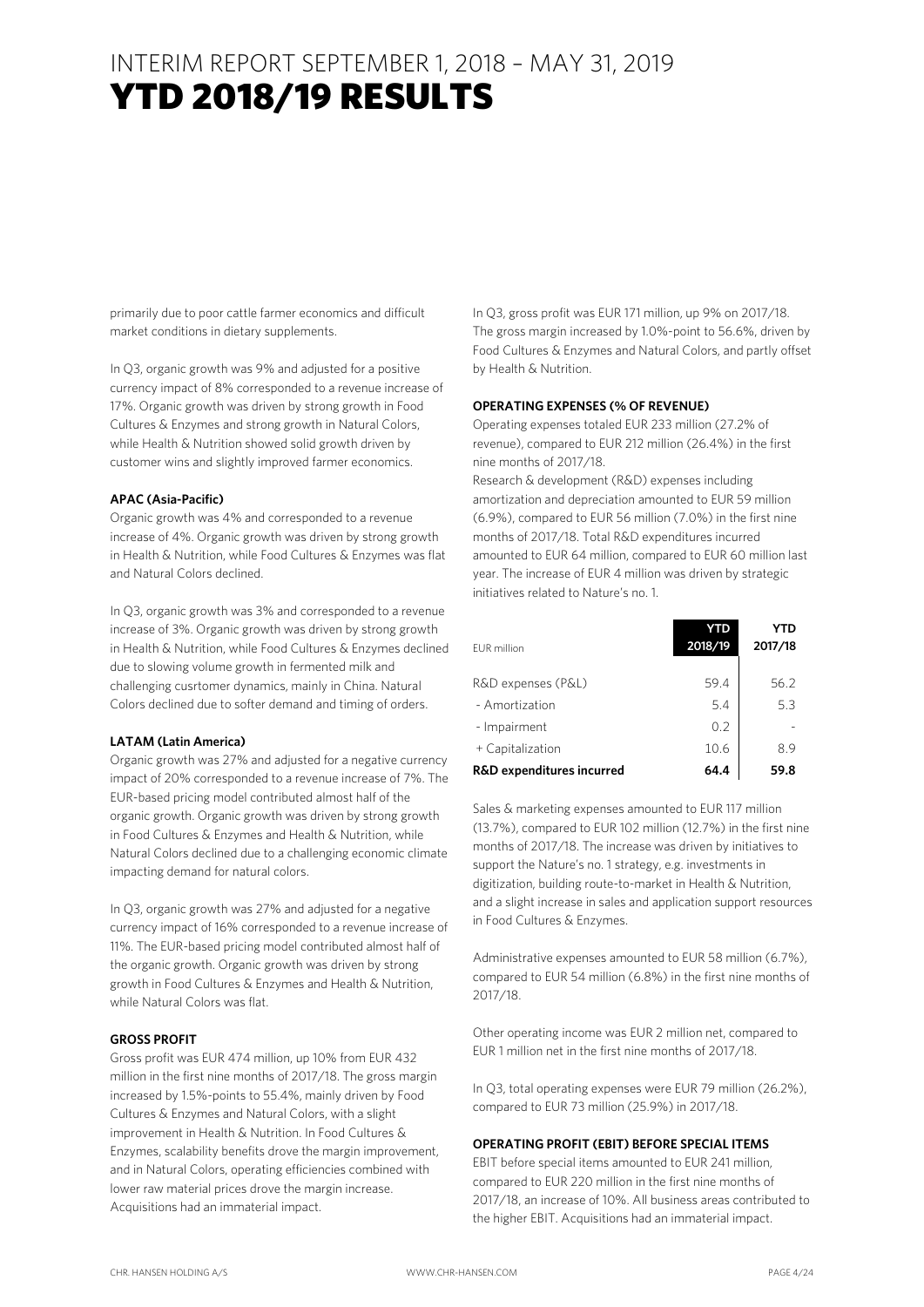## INTERIM REPORT SEPTEMBER 1, 2018 – MAY 31, 2019 YTD 2018/19 RESULTS





The EBIT margin before special items was 28.2%, up 0.7%-point from 27.5% in the first nine months of 2017/18. EBIT margins increased in all business areas, most notably in Food Cultures & Enzymes due to production efficiencies and in Natural Colors from operating efficiencies and lower rawmaterial prices. Currencies had an immaterial impact on the EBIT margin.

In Q3, the EBIT margin before special items was 30.4%, up from 29.7% last year, driven by production scalability benefits in Food Cultures & Enzymes and raw material-driven margin increases in Natural Colors.

#### **SPECIAL ITEMS**

Special items were EUR 1 million, compared to nil in the first nine months of 2017/18, driven by costs related to the acquisition and integration of Hundsbichler GmbH as well as the joint venture establishment with Lonza.

#### **OPERATING PROFIT (EBIT)**

EBIT amounted to EUR 240 million, compared to EUR 220 million, and the EBIT margin was 28.1%, compared to 27.5% in the first nine months of 2017/18.

In Q3, the EBIT margin was 30.2%, compared to 29.7% last year.

#### **NET FINANCIALS AND TAX**

Net financial expenses amounted to EUR 12 million, compared to EUR 15 million in the first nine months of 2017/18. Net interest expenses were EUR 7 million, unchanged from last year.

The net impact from exchange rate adjustments was a negative EUR 3 million, mainly caused by unrealized losses from the EUR depreciating against the USD.

Income taxes were EUR 53 million, equivalent to an effective tax rate of 23%, unchanged from the first nine months of 2017/18.

#### **PROFIT FOR THE PERIOD**

Profit for the period was EUR 176 million, compared to EUR 158 million in the first nine months of 2017/18, an increase of 11%. In Q3, profit was EUR 67 million, compared to EUR 61 million last year.

#### **ASSETS**

At May 31, 2019, total assets amounted to EUR 1,975 million, compared to EUR 1,848 million the year before. The increase was mainly due to investments in the microbial production platform.

Total non-current assets amounted to EUR 1,520 million, compared to EUR 1,437 million at May 31, 2018. Intangible assets increased by EUR 14 million, while property, plant and equipment increased by EUR 70 million.

Total current assets amounted to EUR 455 million, compared to EUR 411 million at May 31, 2018. Inventories increased by EUR 19 million, or 13%, and receivables were up by EUR 14 million, or 7%. Cash increased by EUR 11 million to EUR 68 million.

#### **NET WORKING CAPITAL**

Net working capital was EUR 267 million, or 23.4% of revenue, compared to EUR 238 million, or 22.3%, in the first nine months of 2017/18. The increase in the percentage of revenue was due to higher inventories and receivables, partly offset by higher trade payables.

#### **EQUITY**

Total equity amounted to EUR 837 million at May 31, 2019, compared to EUR 810 million a year earlier.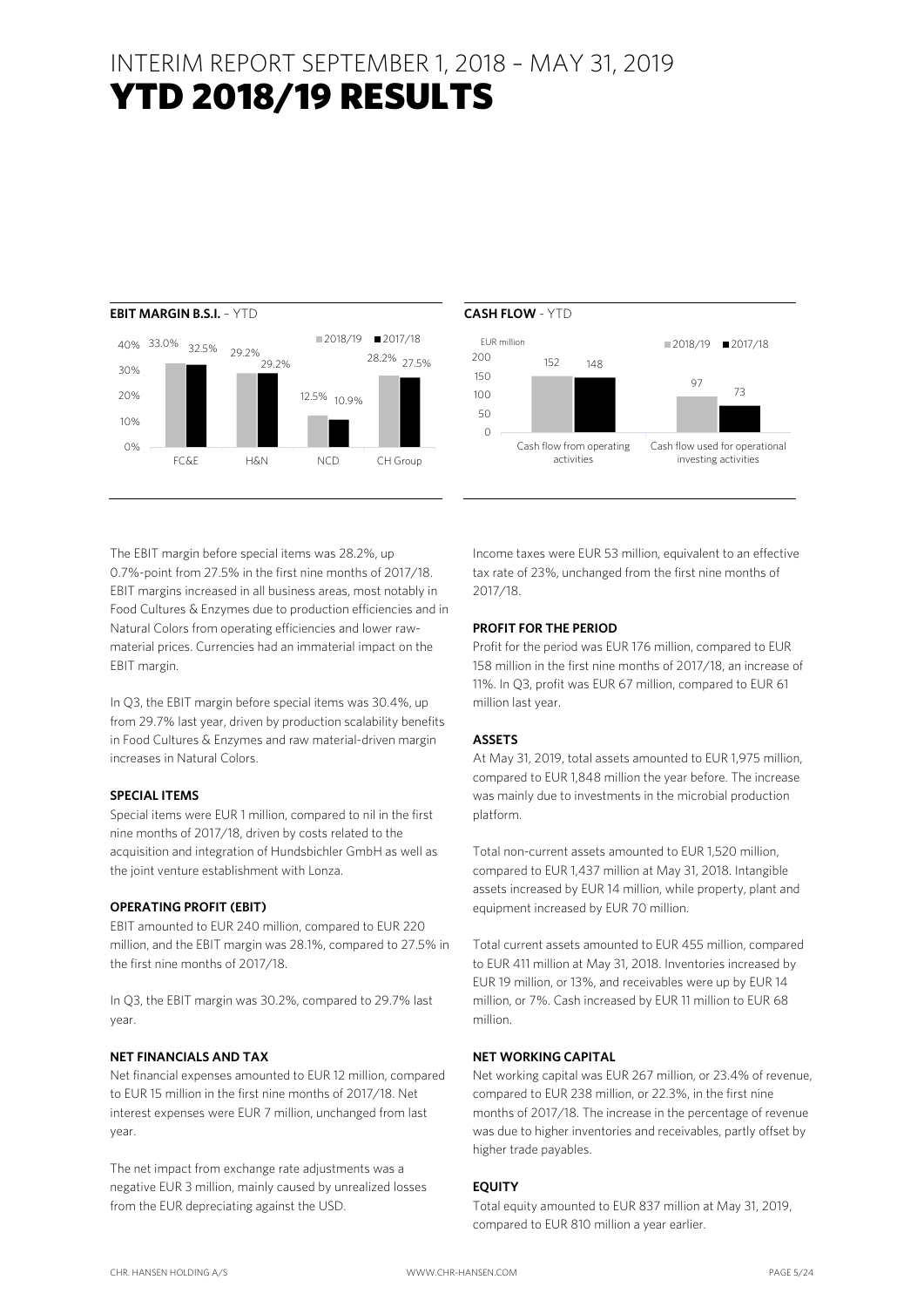## YTD 2018/19 RESULTS

An ordinary dividend for the financial year 2017/18 totaling EUR 114 million was paid out on December 4, 2018.

#### **NET DEBT**

Net interest-bearing debt amounted to EUR 740 million, or 1.8x EBITDA, compared to EUR 673 million, or 1.8x EBITDA, at May 31, 2018.

#### **RETURN ON INVESTED CAPITAL (ROIC) EXCLUDING GOODWILL**

The return on invested capital excluding goodwill was 34.3%, compared to 34.2% in the first nine months of 2017/18. Invested capital excluding goodwill increased to EUR 1,006 million, compared to EUR 901 million at May 31, 2018, mainly due to investments in the microbial production platform.

#### **CASH FLOW**

Cash flow from operating activities was EUR 152 million, compared to EUR 148 million in the first nine months of 2017/18. The increase was driven by the higher operating profit and a favorable impact from higher non-trade payables relating to the discontinued export credit scheme last year, but largely offset by higher taxes paid. The increase in taxes paid was due to the absence of acquisition-related tax benefits recognized in 2017/18.

Cash flow used for operational investing activities was EUR 97 million, or 11.3% of revenue, compared to EUR 73 million, or 9.1% of revenue, in the first nine months of 2017/18. The increase was primarily driven by investments to expand the capacity for packaging freeze-dried products at the Copenhagen facility.

Free cash flow before acquisitions and special items was EUR 57 million, compared to EUR 75 million from the first nine months of 2017/18. The decrease was driven by the increase in investing activities.

Cash flow used for acquisitions was EUR 10 million and related to the acquisition of Hundsbichler GmbH in October 2018.

In Q3, cash flow from operating activities was EUR 85 million compared to EUR 92 million last year. The decrease was driven by higher taxes paid, partly offset by higher operating profit.

Cash flow used for operational investing activities was EUR 37 million, compared to EUR 28 million last year.

Free cash flow before acquisitions and special items was EUR 49 million, compared to EUR 64 million last year.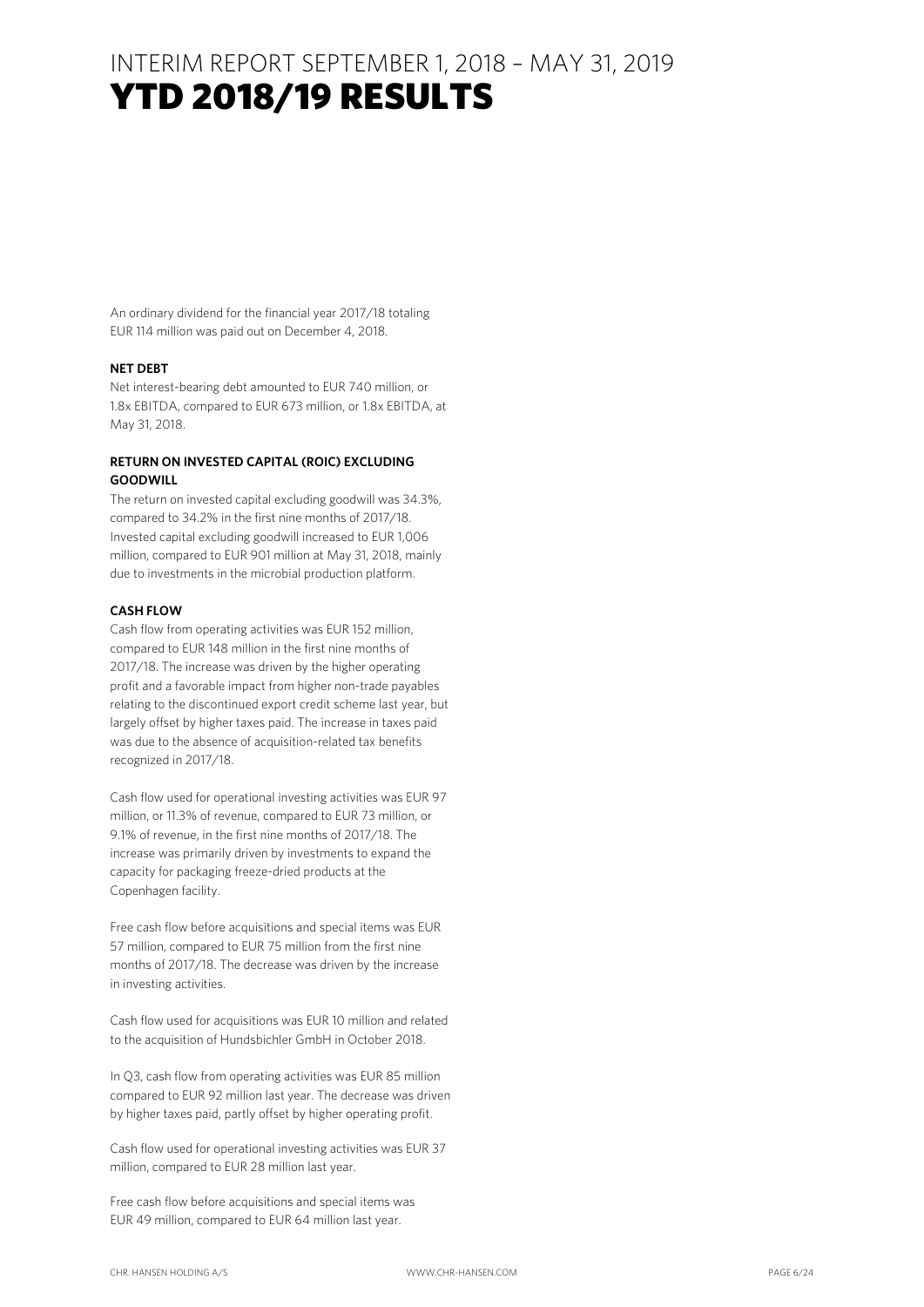### INTERIM REPORT SEPTEMBER 1, 2018 – MAY 31, 2019 SEGMENT INFORMATION

### FOOD CULTURES & ENZYMES

#### **59% OF REVENUE**

| EUR million             | Q3<br>2018/19 | Q <sub>3</sub><br>2017/18 | YTD<br>2018/19 | <b>YTD</b><br>2017/18 |
|-------------------------|---------------|---------------------------|----------------|-----------------------|
| Revenue                 | 176.7         | 165.9                     | 503.8          | 474.7                 |
| Organic growth          | 8%            | 11%                       | 9%             | 12%                   |
| <b>EBITDA</b>           | 72.0          | 67.6                      | 195.3          | 183.4                 |
| EBITDA margin           | 40.7%         | 40.7%                     | 38.8%          | 38.6%                 |
| EBIT                    | 62.1          | 57.5                      | 166.4          | 154.3                 |
| EBIT margin             | 35.1%         | 34.7%                     | 33.0%          | 32.5%                 |
| ROIC excluding goodwill |               |                           | 41.1%          | 41.6%                 |

Dairy cultures incl. probiotics

Meat, wine &

Bioprotection fermented beverages

Dairy enzymes



SWEETY®, a new culture to reduce the added sugar in fermented milks was launched in Q3. SWEETY® allows dairies to reduce added sugar by up to 20% while offering the same sweetness profile, thus offering a healthier product for consumers. CHY-MAX® Supreme, a new cheese coagulant enzyme, was launched towards the end of Q2, and attracted good customer interest during Q3.

#### **EBIT**

EBIT amounted to EUR 166 million, compared to EUR 154 million in the first nine months of last year. The EBIT margin was 33.0%, up 0.5%-point compared to last year. The scalability benefits achieved in production (around 1%-point on gross margin), most notably from increased capacity utilization at the Copenhagen plant, were partly offset by investments in strategic initiatives.

In Q3, the EBIT margin was 35.1%, up by 0.4%-point from last year, driven by scalability benefits at the Copenhagen plant.

#### **ROIC EXCLUDING GOODWILL**

The return on invested capital excluding goodwill was 41.1%, compared to 41.6% in 2017/18. Invested capital excluding goodwill increased by EUR 59 million, or 11%, to EUR 576 million. The increase was mainly due to investments in capacity to package frozen and freeze-dried products, and higher net working capital.

Food Cultures & Enzymes

#### **REVENUE**

Organic growth for the first nine months of 2018/19 was 9% and adjusted for a negative currency impact of 3%, corresponded to a revenue increase of 6%. The impact from acquisitions was less than 1%. Organic growth comprised 5% from volume/mix and 4% from price increases in local currencies. The price increases were mainly achieved by using EUR-based pricing.

The organic growth was primarily driven by strong growth in cheese and meat cultures and in enzymes. Fermented milk delivered solid growth, while probiotics grew slightly. Bioprotective cultures delivered organic growth of approximately 15%, and growth was driven by the existing segments within fermented milk and meat and the 2<sup>nd</sup> generation products.

In Q3, organic growth was 8% and adjusted for a negative currency impact of 1% corresponded to a revenue increase of 7%. The impact from acquisitions was less than 1%. Organic growth comprised 5% from volume/mix and 3% from price increases, which were mainly achieved by using EUR-based pricing. Organic growth was primarily driven by strong growth in cheese cultures, meat and enzymes, good growth in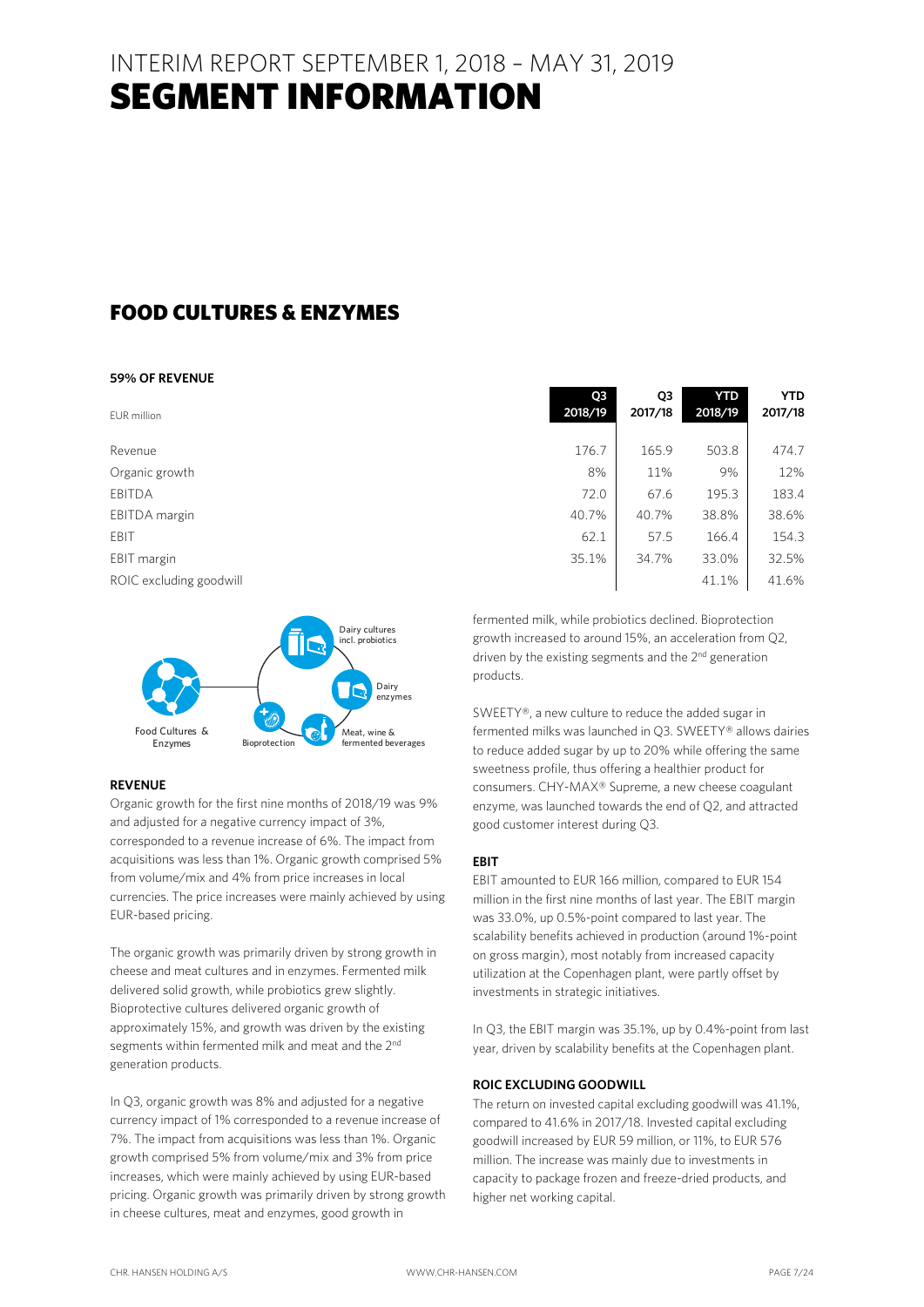## INTERIM REPORT SEPTEMBER 1, 2018 – MAY 31, 2019 SEGMENT INFORMATION

### HEALTH & NUTRITION

#### **22% OF REVENUE**

| EUR million             | Q3<br>2018/19 | Q3<br>2017/18 | <b>YTD</b><br>2018/19 | <b>YTD</b><br>2017/18 |
|-------------------------|---------------|---------------|-----------------------|-----------------------|
| Revenue                 | 66.5          | 59.1          | 184.6                 | 164.6                 |
| Organic growth          | 11%           | 7%            | 11%                   | 8%                    |
| EBITDA                  | 25.1          | 22.6          | 67.7                  | 61.2                  |
| EBITDA margin           | 37.7%         | 38.2%         | 36.7%                 | 37.2%                 |
| EBIT                    | 20.5          | 18.2          | 54.0                  | 48.0                  |
| EBIT margin             | 30.8%         | 30.8%         | 29.2%                 | 29.2%                 |
| ROIC excluding goodwill |               |               | 26.7%                 | 26.0%                 |



#### **REVENUE**

Organic growth for the first nine months of 2018/19 was 11% and adjusted for a positive currency impact of 1% corresponded to a revenue increase of 12%, almost all from volume/mix. Human Health delivered strong growth, while Animal Health delivered good growth. Plant Health delivered very strong growth, albeit from a modest base.

Organic growth in Human Health was driven by strong growth in infant formula in all regions. Dietary supplements delivered slight growth, primarily driven by APAC.

Going forward, the Animal Health segment will report on developments in 'Cattle' and 'Poultry & Swine' subsegments. Cattle will consist of probiotics for dairy- and beef cattle and the silage inoculants, which together account for around 60% of Animal Health. Poultry & Swine will cover probiotics for all other species. Animal Health was positively impacted by strong growth in Poultry & Swine, while Cattle declined.

Plant Health continued to benefit from the launch in 2018 of the bionematicides, Quartzo® and Presence®, in Brazil. Growth was very strong, albeit from a modest base.

| 11%                                                                                    | 7%    | 11%   | 8%    |  |  |  |  |
|----------------------------------------------------------------------------------------|-------|-------|-------|--|--|--|--|
| 25.1                                                                                   | 22.6  | 67.7  | 61.2  |  |  |  |  |
| 37.7%                                                                                  | 38.2% | 36.7% | 37.2% |  |  |  |  |
| 20.5                                                                                   | 18.2  | 54.0  | 48.0  |  |  |  |  |
| 30.8%                                                                                  | 30.8% | 29.2% | 29.2% |  |  |  |  |
|                                                                                        |       | 26.7% | 26.0% |  |  |  |  |
| In Q3, organic growth was 11%, and adjusted for a positive                             |       |       |       |  |  |  |  |
|                                                                                        |       |       |       |  |  |  |  |
| currency impact of 2% corresponded to a revenue increase of                            |       |       |       |  |  |  |  |
| المستحدث والمالية والمالوسية والمستحدث والمستحدث والمستحدث والمستحدث والمسالون والإفاق |       |       |       |  |  |  |  |

currency impact of 2% corresponded to a revenue increase of 13%, almost all from volume/mix. Human Health delivered solid growth driven by strong growth in infant formula, while dietary supplements were flat.

Animal Health delivered solid growth, reflecting strong growth in Poultry & Swine and a flat development in Cattle. A better momentum was expected in Cattle, and this did only partly materialize. Cattle farmer economics, particularly in North America, improved somewhat towards the end of Q3 after a prolonged period of difficult conditions, but not enough to have a material impact on Q3.

Plant Health continued to grow very strongly in LATAM from a modest base. Sales in Q3 were realized to both sugar cane and soy bean growers in LATAM.

#### **EBIT**

EBIT amounted to EUR 54 million, compared to EUR 48 million in the first nine months of last year. The EBIT margin was 29.2%, on par with last year.

In Q3, the EBIT margin was 30.8%, on par with last year. A lower gross margin was offset by relatively lower growth in operating expenses.

#### **ROIC EXCLUDING GOODWILL**

The return on invested capital excluding goodwill was 26.7%, compared to 26.0% in 2017/18. Invested capital excluding goodwill increased by EUR 30 million, or 12%, to EUR 284 million. The increase was due to investments in production capacity and a higher net working capital.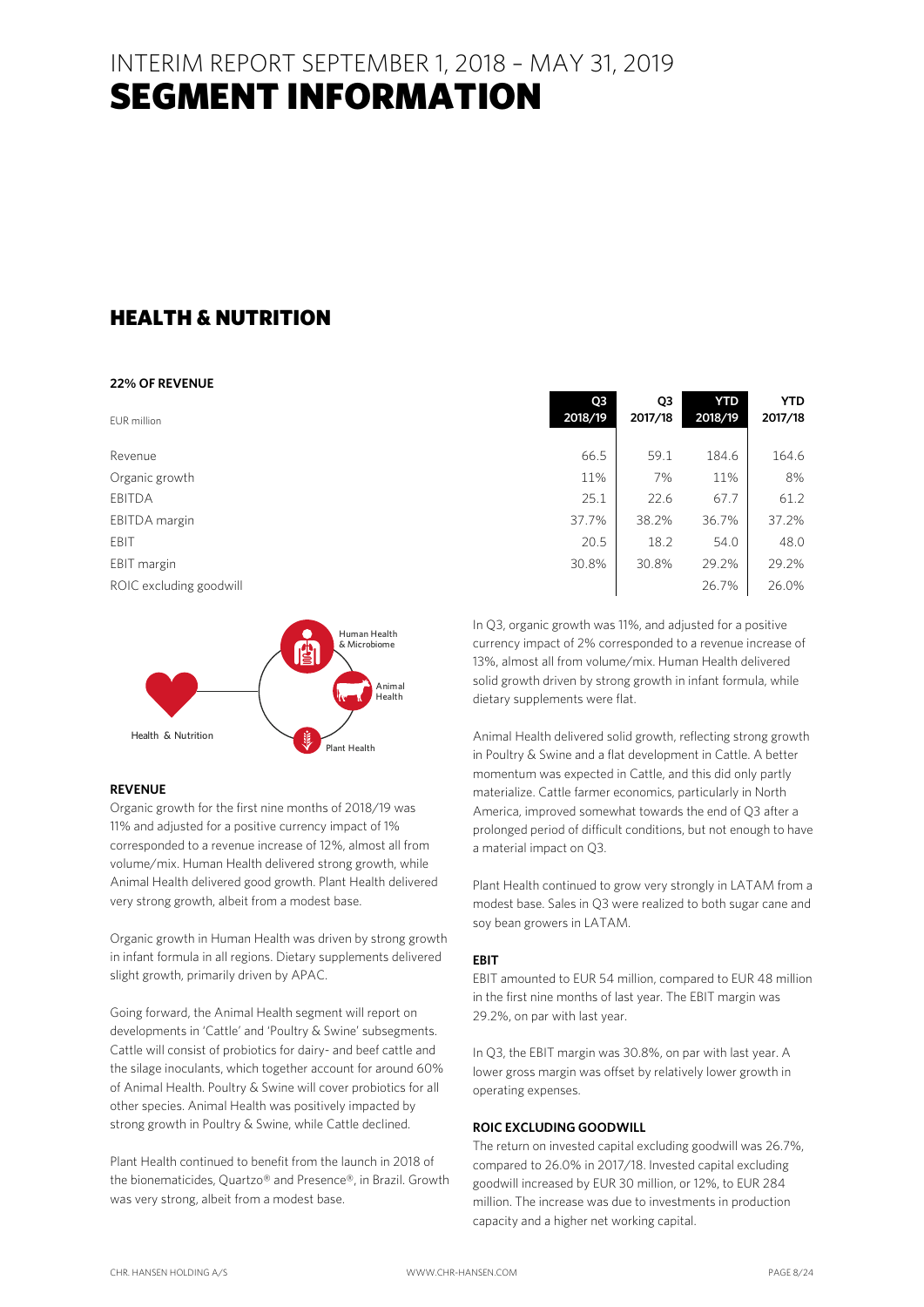### INTERIM REPORT SEPTEMBER 1, 2018 – MAY 31, 2019 SEGMENT INFORMATION

### NATURAL COLORS

#### **19% OF REVENUE**

| EUR million             | Q <sub>3</sub><br>2018/19 | Q3<br>2017/18 | <b>YTD</b><br>2018/19 | <b>YTD</b><br>2017/18 |
|-------------------------|---------------------------|---------------|-----------------------|-----------------------|
| Revenue                 | 58.8                      | 57.7          | 166.8                 | 161.6                 |
| Organic growth          | 3%                        | 6%            | 4%                    | 5%                    |
| <b>EBITDA</b>           | 10.8                      | 10.1          | 26.0                  | 22.9                  |
| EBITDA margin           | 18.4%                     | 17.5%         | 15.6%                 | 14.2%                 |
| EBIT                    | 9.1                       | 8.3           | 20.9                  | 17.6                  |
| EBIT margin             | 15.5%                     | 14.4%         | 12.5%                 | 10.9%                 |
| ROIC excluding goodwill |                           |               | 21.7%                 | 20.1%                 |



#### **REVENUE**

Organic growth for the first nine months of 2018/19 was 4% and adjusted for a negative currency impact of 1% corresponded to a revenue increase of 2%. Organic growth comprised approximately 5% from volume/mix effects and -1% from pricing.

Organic volume growth was primarily driven by strong growth in coloring foodstuffs, and launches in the FRUITMAX® range during the past 12 months have supported this trend. Significant raw material price declines for carmine and annatto through the year impacted pricing of natural colors negatively but were largely offset by price increases for other pigments.

Organic growth was strong in North America, EMEA delivered good growth, while LATAM and APAC declined mainly due to lower raw material prices for annatto and a challenging economic climate impacting demand for natural colors.

In Q3, organic growth was 3%, and corresponded to a revenue increase of 3%. Organic growth comprised approximately 4%

from volume/mix effects and -1% from pricing. Coloring foodstuffs (the FRUITMAX® range) continue to grow strongly, offset by flat or declining sales of traditional natural color pigments. Growth was driven by strong growth in North America from successful conversion projects with key customers. EMEA and LATAM were flat, while APAC declined, primarily impacted by softer demand and timing of orders.

#### **EBIT**

EBIT amounted to EUR 21 million, compared to EUR 18 million in the first nine months of last year. The EBIT margin was 12.5%, up 1.6%-points compared to last year. The increase was mainly caused by operating efficiencies, a soft baseline from last year and declining raw material prices, partly offset by currencies.

In Q3, the EBIT margin was 15.5%, up 1.1%-points from last year, driven by operating efficiencies, declining raw material prices, partly offset by currencies.

#### **ROIC**

The return on invested capital was 21.7%, compared to 20.1% in 2017/18. Invested capital increased by EUR 16 million, or 12%, to EUR 146 million. The increase was driven by the purchase of a property in the US to house future expansions.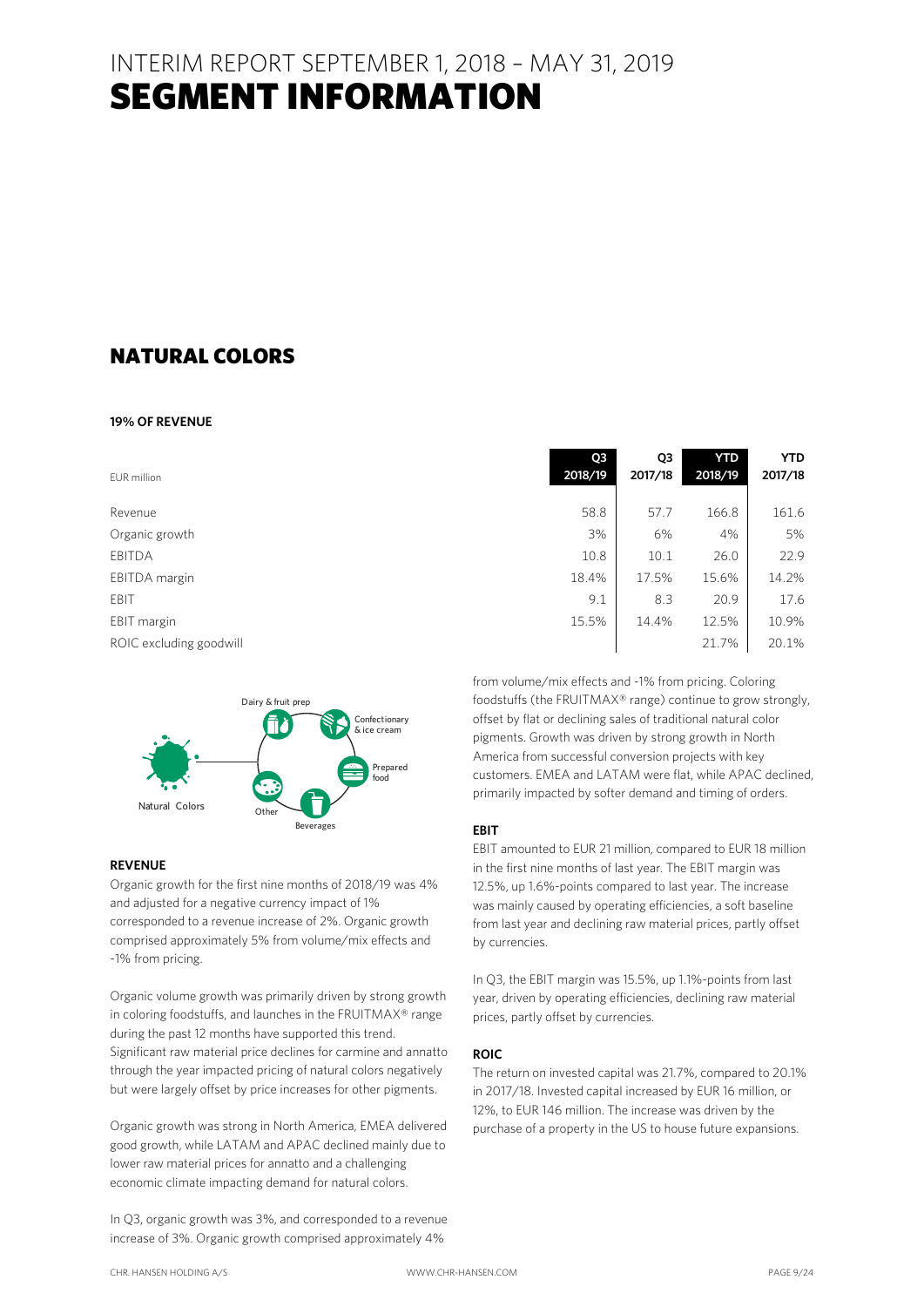### INTERIM REPORT SEPTEMBER 1, 2018 – MAY 31, 2019 OUTLOOK FOR 2018/19

#### **ORGANIC REVENUE GROWTH**

For 2018/19, organic revenue growth is now expected to be 7-8%, adjusted from previously 9-11%.

Food Cultures & Enzymes is expected to grow above the longterm ambition of 7-8% organic growth, with the additional growth driven by a relatively high EUR price impact. Health & Nutrition is now expected to grow organically at around 10% while Natural Colors is now expected to grow organically between 4-5% (previously 5-7%), due to the lower raw material prices and a softer momentum in emerging markets.

#### **EBIT MARGIN BEFORE SPECIAL ITEMS (B.S.I.)**

The EBIT margin b.s.i. is still expected to be around 29.5%. Increased utilization of production capacity in Food Cultures & Enzymes will have a positive impact on the margin. The positive margin development is expected to be partly offset by increased investments in the lighthouse projects and other strategic priorities.

#### **FREE CASH FLOW**

Free cash flow before acquisitions, divestments and special items is now expected to be above the level realized in 2017/18 (EUR 196 million), previously expected to be around the level realized in 2017/18. The increased expectation is based on postponed CAPEX projects from 2018/19 to 2019/20. This expectation still assumes lower growth in cash flow from operating activities than growth of EBIT before special items, due to a higher level of taxes to be paid in 2018/19, mainly related to the absence of acquisition-driven tax benefits realized in 2017/18.

#### **ASSUMPTIONS**

The outlook is based on constant currencies and stable raw material prices and assumes no acquisitions. The outlook is also based on the current political and economic environment, although there is a risk of increased political and economic uncertainty – e.g. the economic climate in the Middle East and Latin America, the risk of a 'hard' Brexit, and trade tensions between major economies. Any deterioration in these situations might impact the outlook.

#### **CAPITAL STRUCTURE**

The Board of Directors regularly assesses whether the capital structure of Chr. Hansen is in the shareholders' best interests. The Board of Directors is committed to maintaining leverage consistent with a solid investment-grade credit profile, while returning excess cash to shareholders either through ordinary and extraordinary dividend or share buyback programs.

Following such an assessment, the Board of Directors has decided to declare an extraordinary dividend totaling EUR 110 million (DKK 6.24 per share) with an ex-dividend date of July 4, 2019. The pay-out date will be July 8, 2019.

#### **SENSITIVITY**

Chr. Hansen is a global company serving more than 140 countries through subsidiaries in more than 30 countries.

The company's most significant currency exposure relates to USD, which accounts for 25-30% of revenue, while exposure to other currencies is more modest. A 5% decrease in the USD exchange rate impacts revenue measured in EUR negatively by around EUR 15-20 million.

Organic revenue growth is sensitive to exchange rate fluctuations in currencies for which Chr. Hansen applies a EUR-based pricing model, and to changes in raw material prices for Natural Colors as some contracts are adjusted for movements in raw material prices.

The EBIT margin is also sensitive to exchange rate fluctuations and to changes in raw material prices for Natural Colors. Production in the US and sourcing in USD only partly offset the impact on revenue from changes in the USD exchange rate. Therefore, the relative EBIT exposure is higher than the 25- 30% revenue exposure. A 5% decrease in the USD exchange rate would impact EBIT negatively by roughly half of the revenue impact.

The currency sensitivity for EBIT also applies to free cash flow.

#### **THE USE OF CURRENCY HEDGING OF BALANCE SHEET EXPOSURES AND FUTURE CASH FLOWS IS DESCRIBED IN NOTE 4.3 TO THE CONSOLIDATED FINANCIAL STATEMENTS 2017/18.**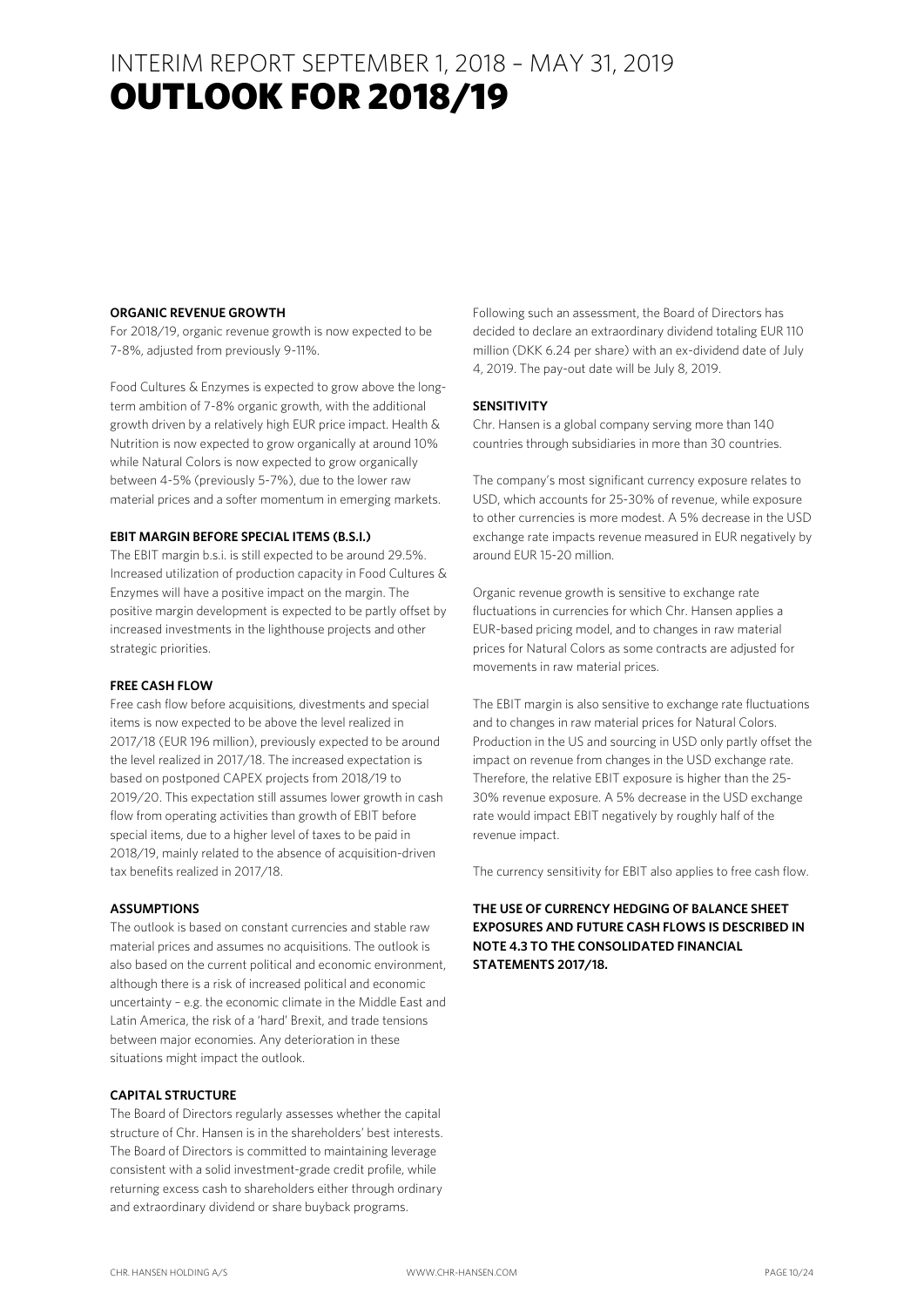### INTERIM REPORT SEPTEMBER 1, 2018 – MAY 31, 2019

## STATEMENT OF THE BOARD OF DIRECTORS AND EXECUTIVE BOARD

Today, the Board of Directors and Executive Board have considered and approved the interim report for Chr. Hansen Holding A/S for the period September 1, 2018 to May 31, 2019. The interim report has not been audited or reviewed by the Company's independent auditors.

The unaudited interim report has been prepared in accordance with International Financial Reporting Standards and IAS 34 as adopted by the EU, and additional Danish regulations.

In our opinion, the accounting policies used are appropriate and the overall presentation of the interim report is adequate. Furthermore, the interim report gives a true and fair view of the Group's assets, liabilities and financial position at May 31, 2019, and of the results of the Group's operations and cash flow for the period September 1, 2018 to May 31, 2019.

We further consider that the Management's Review in the preceding pages includes a true and fair account of the development and performance of the Group, the results for the period and the financial position, together with a description of the principal risks and uncertainties that the Group faces, in accordance with Danish disclosure requirements for listed companies. Besides what has been disclosed in this report, no changes in the Group's most significant risks and uncertainties have occurred relative to what was disclosed in the Annual Report of Chr. Hansen Holding A/S for 2017/18.

Hørsholm, June 26, 2019

#### Executive Board

| Mauricio Graber<br>President and CEO | Søren Westh Lonning<br><b>CFO</b>  | Thomas Schäfer<br><b>CSO</b> |                |
|--------------------------------------|------------------------------------|------------------------------|----------------|
| <b>Board of Directors</b>            |                                    |                              |                |
| Dominique Reiniche<br>Chairman       | Jesper Brandgaard<br>Vice Chairman | Luis Cantarell               | Lisbeth Grubov |
| Charlotte Hemmingsen                 | Heidi Kleinbach-Sauter             | Niels Peder Nielsen          | Per Poulsen    |
| Kim Ib Sørensen                      | Kristian Villumsen                 | Mark Wilson                  |                |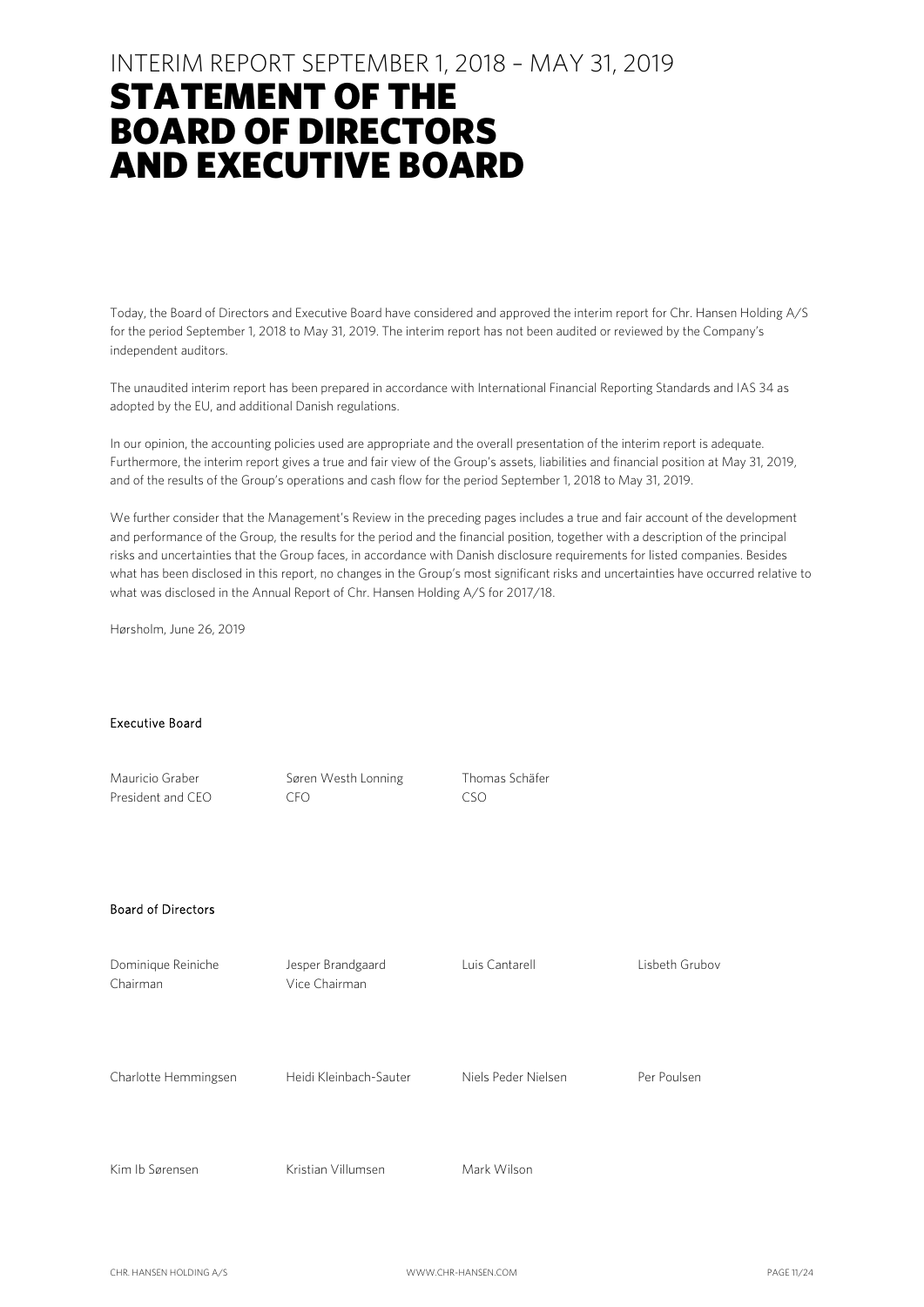### INTERIM REPORT SEPTEMBER 1, 2018 – MAY 31, 2019 ADDITIONAL INFORMATION

#### **CONFERENCE CALL**

Chr. Hansen will host a conference call on June 27, 2019 at 11:00 am CET. The conference call can be accessed via the Company's website, www.chr-hansen.com.

For further information, please contact:

Martin Riise, Head of IR +45 53 39 22 50

Annika Stern, IR Officer +45 23 99 23 82

#### **FINANCIAL CALENDAR**

October 10, 2019 Annual Report 2018/19 November 27, 2019 Annual General Meeting 2019

### Company information

Chr. Hansen Holding A/S Bøge Allé 10-12 2970 Hørsholm Denmark Tel. +45 45 74 74 74 www.chr-hansen.com

Company reg. no.: 28318677

#### **FORWARD-LOOKING STATEMENTS**

This report contains forward-looking statements. Such statements are subject to risks and uncertainties, as various factors, many of which are beyond the control of Chr. Hansen Holding A/S, may cause actual developments and results to differ materially from the expectations expressed in this report.

#### **ABOUT CHR. HANSEN**

Chr. Hansen is a leading, global bioscience company that develops natural ingredient solutions for the food, nutritional, pharmaceutical and agricultural industries. We develop and produce cultures, enzymes, probiotics and natural colors for a rich variety of foods, confectionery, beverages, dietary supplements and even animal feed and plant protection. Our product innovation is based on more than 30,000 microbial strains – we like to refer to them as 'good bacteria'. Our solutions enable food manufacturers to produce more with less – while also reducing the use of chemicals and other synthetic additives – which make our products highly relevant in today's world. Sustainability is an integral part of Chr. Hansen's vision to improve food and health. In 2019 Chr. Hansen was ranked as the world's most sustainable company by Corporate Knights thanks to our strong sustainability efforts and our many collaborative partnerships with our customers. We have been delivering value to our partners – and, ultimately, end consumers worldwide – for over 140 years. We are proud that more than one billion people consume products containing our natural ingredients every day.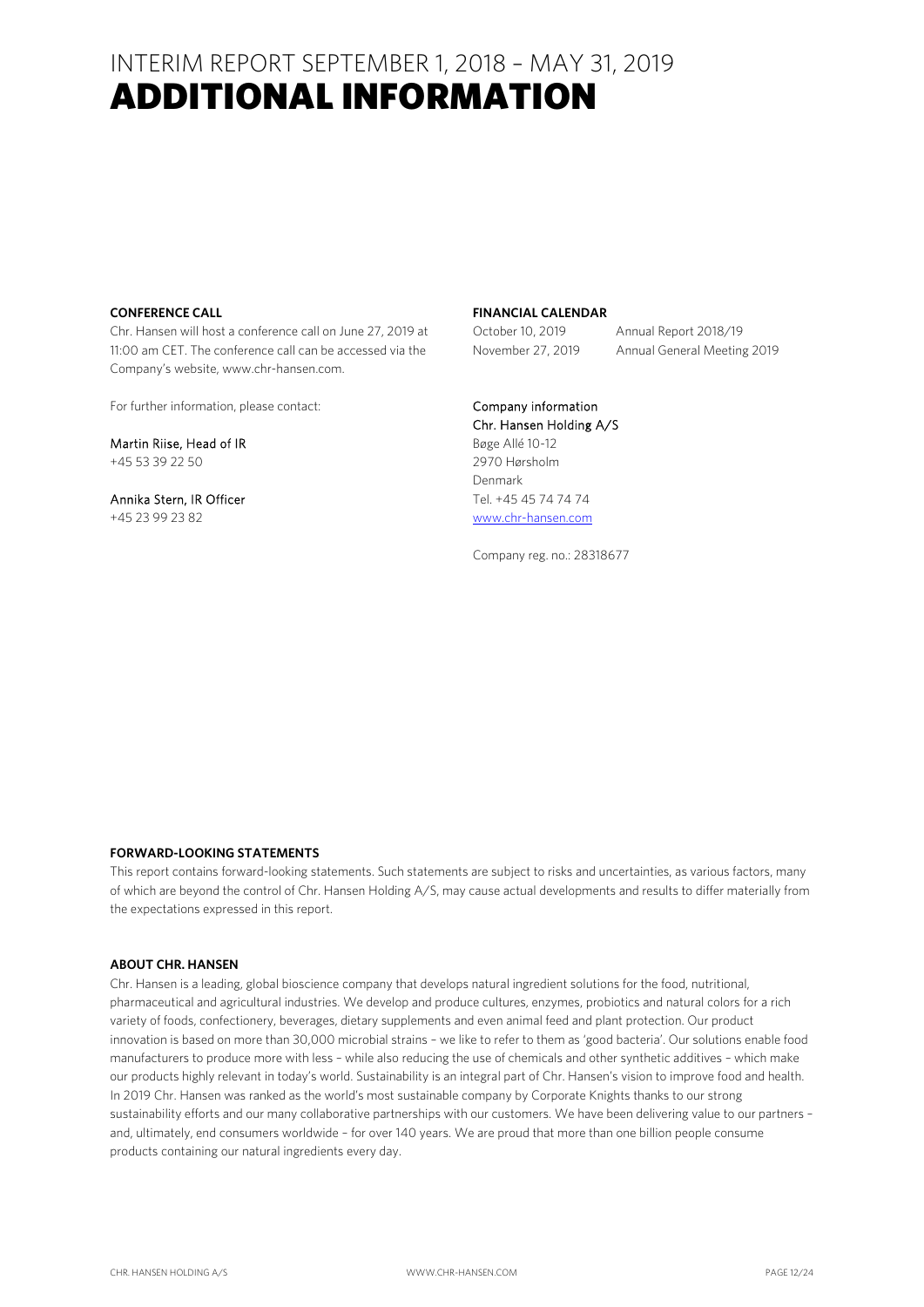## INCOME STATEMENT

| <b>EUR</b> million                      | Q3<br>2018/19 | Q <sub>3</sub><br>2017/18 | <b>YTD</b><br>2018/19 | <b>YTD</b><br>2017/18 |
|-----------------------------------------|---------------|---------------------------|-----------------------|-----------------------|
| <b>REVENUE</b>                          | 302.0         | 282.7                     | 855.2                 | 800.9                 |
| Cost of sales                           | (131.2)       | (125.6)                   | (381.4)               | (369.2)               |
| <b>Gross profit</b>                     | 170.8         | 157.1                     | 473.8                 | 431.7                 |
| Research and development expenses       | (20.1)        | (19.1)                    | (59.4)                | (56.2)                |
| Sales and marketing expenses            | (40.4)        | (36.2)                    | (117.4)               | (102.1)               |
| Administrative expenses                 | (19.0)        | (17.9)                    | (57.5)                | (54.4)                |
| Other operating income                  | 0.5           | 0.4                       | 4.1                   | 1.6                   |
| Other operating expenses                | (0.1)         | (0.3)                     | (2.3)                 | (0.7)                 |
| Operating profit before special items   | 91.7          | 84.0                      | 241.3                 | 219.9                 |
| Special items                           | (0.4)         |                           | (1.4)                 |                       |
| <b>Operating profit (EBIT)</b>          | 91.3          | 84.0                      | 239.9                 | 219.9                 |
| Net financial expenses                  | (4.9)         | (5.4)                     | (11.8)                | (14.6)                |
| Profit before tax                       | 86.4          | 78.6                      | 228.1                 | 205.3                 |
| Income taxes                            | (19.9)        | (18.1)                    | (52.5)                | (47.2)                |
| Profit for the period                   | 66.5          | 60.5                      | 175.6                 | 158.1                 |
| Attributable to:                        |               |                           |                       |                       |
| Shareholders of Chr. Hansen Holding A/S | 66.5          | 60.5                      | 175.6                 | 158.1                 |
| Earnings per share (EUR)                | 0.50          | 0.46                      | 1.33                  | 1.20                  |
| Earnings per share, diluted (EUR)       | 0.50          | 0.46                      | 1.33                  | 1.20                  |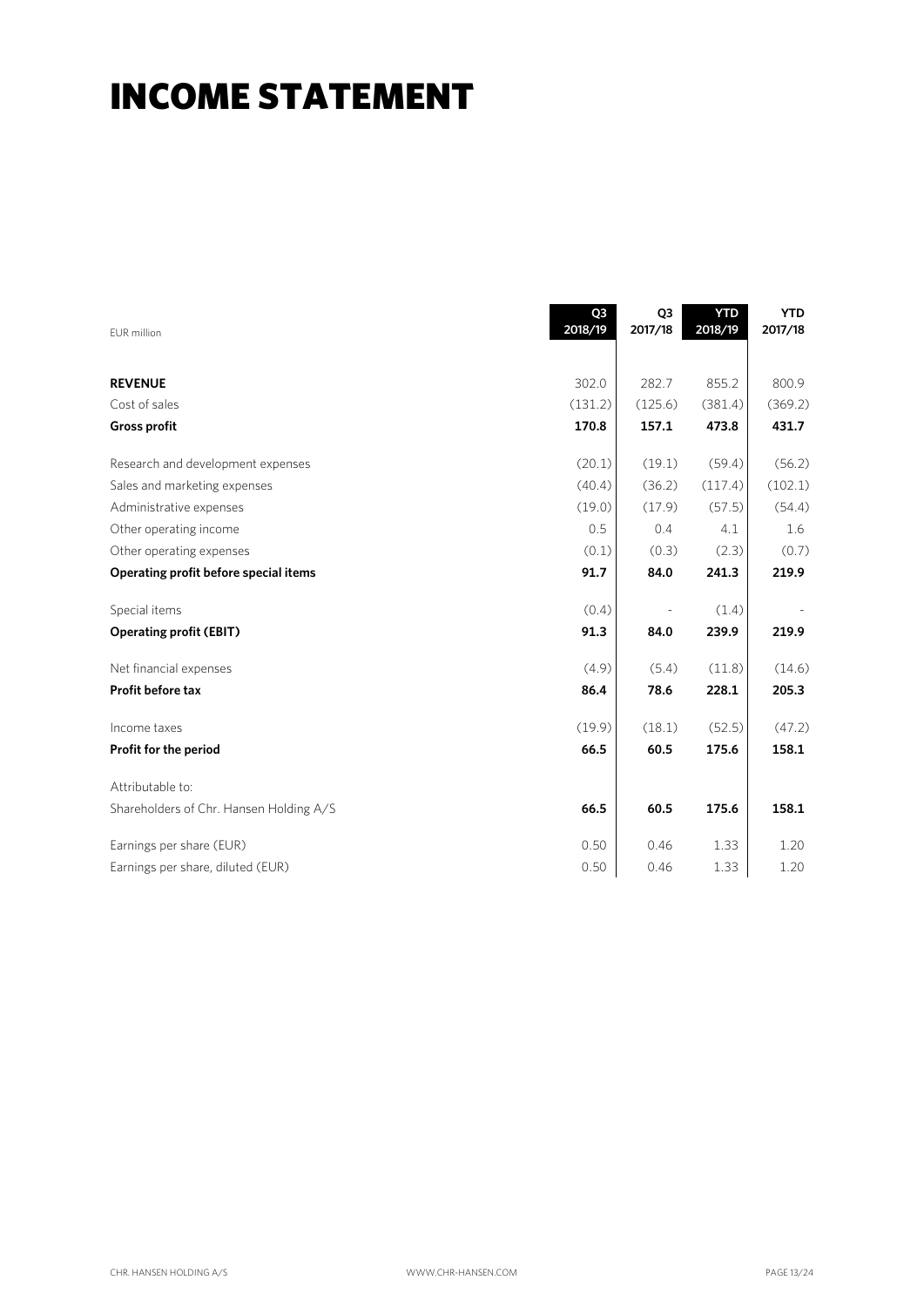## STATEMENT OF COMPREHENSIVE INCOME

| FUR million                                                                                               | Q <sub>3</sub><br>2018/19 | Q <sub>3</sub><br>2017/18 | <b>YTD</b><br>2018/19 | <b>YTD</b><br>2017/18 |
|-----------------------------------------------------------------------------------------------------------|---------------------------|---------------------------|-----------------------|-----------------------|
| Profit for the period                                                                                     | 66.5                      | 60.5                      | 175.6                 | 158.1                 |
| Items that will not be reclassified subsequently to the income statement:                                 |                           |                           |                       |                       |
| Remeasurements of defined benefits plans                                                                  |                           |                           |                       |                       |
| Items that will be reclassified subsequently to the income statement when<br>specific conditions are met: |                           |                           |                       |                       |
| Currency translation of foreign Group companies                                                           | (0.6)                     | (0.4)                     | 6.5                   | (7.6)                 |
| Cash flow hedge                                                                                           | (2.7)                     | 0.2                       | (5.2)                 | 1.1                   |
| Tax related to cash flow hedge                                                                            | 0.6                       |                           | 1.1                   | 0.3                   |
| Other comprehensive income for the period                                                                 | (2.7)                     | (0.2)                     | 2.4                   | (6.2)                 |
| Total comprehensive income for the period                                                                 | 63.8                      | 60.3                      | 178.0                 | 151.9                 |
| Attributable to:                                                                                          |                           |                           |                       |                       |
| Shareholders of Chr. Hansen Holding A/S                                                                   | 63.8                      | 60.3                      | 178.0                 | 151.9                 |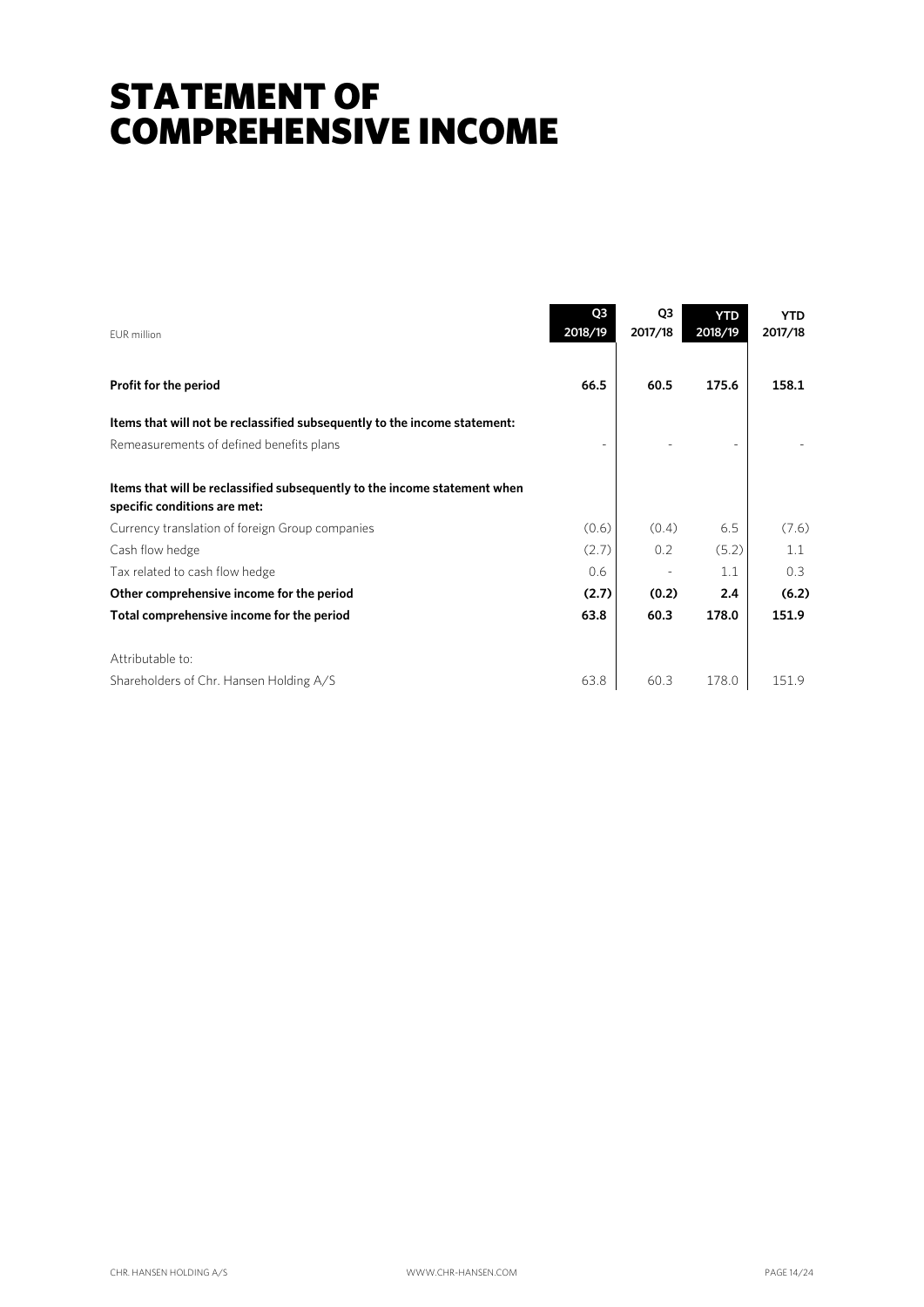## BALANCE SHEET

| <b>EUR</b> million                        | May 31, 2019 | May 31, 2018 | Aug 31, 2018 |
|-------------------------------------------|--------------|--------------|--------------|
| <b>ASSETS</b>                             |              |              |              |
| <b>Non-current assets</b>                 |              |              |              |
| Intangible assets                         |              |              |              |
| Goodwill                                  | 771.9        | 764.3        | 761.7        |
| Other intangible assets                   | 173.0        | 177.7        | 173.8        |
| Intangible assets in progress             | 52.3         | 41.5         | 45.4         |
| <b>Total intangible assets</b>            | 997.2        | 983.5        | 980.9        |
| Property, plant and equipment             |              |              |              |
| Land and buildings                        | 160.0        | 146.3        | 145.3        |
| Plant and machinery                       | 200.8        | 186.3        | 188.1        |
| Other fixtures and equipment              | 27.4         | 23.7         | 25.0         |
| Property, plant and equipment in progress | 125.9        | 87.7         | 103.1        |
| Total property, plant and equipment       | 514.1        | 444.0        | 461.5        |
| Other non-current assets                  |              |              |              |
| Deferred tax                              | 8.3          | 9.3          | 7.4          |
| Total other non-current assets            | 8.3          | 9.3          | 7.4          |
| <b>Total non-current assets</b>           | 1,519.6      | 1,436.8      | 1,449.8      |
| <b>Current assets</b>                     |              |              |              |
| <b>Inventories</b>                        |              |              |              |
| Raw materials and consumables             | 33.4         | 29.8         | 25.9         |
| Work in progress                          | 63.7         | 56.1         | 53.4         |
| Finished goods and goods for resale       | 74.3         | 66.4         | 67.6         |
| <b>Total inventories</b>                  | 171.4        | 152.3        | 146.9        |
| <b>Receivables</b>                        |              |              |              |
| Trade receivables                         | 182.8        | 165.6        | 160.8        |
| Tax receivables                           | 2.5          | 3.4          | 3.0          |
| Other receivables                         | 18.5         | 21.4         | 21.4         |
| Prepayments                               | $11.8\,$     | 11.4         | 10.1         |
| <b>Total receivables</b>                  | 215.6        | 201.8        | 195.3        |
| Cash and cash equivalents                 | 68.3         | 57.3         | 69.1         |
| <b>Total current assets</b>               | 455.3        | 411.4        | 411.3        |
| <b>Total assets</b>                       | 1,974.9      | 1,848.2      | 1,861.1      |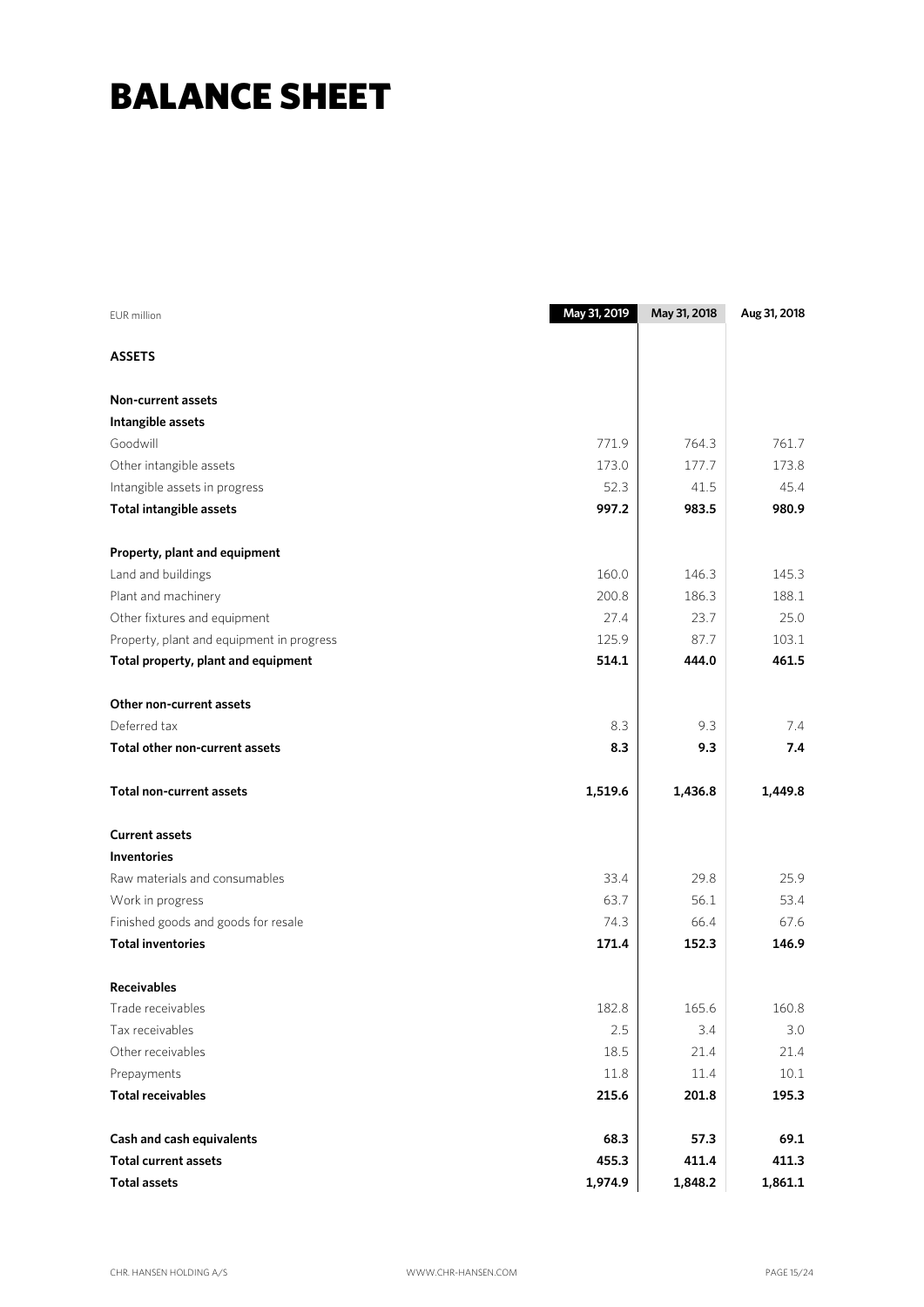## BALANCE SHEET

| EUR million                          | May 31, 2019 | May 31, 2018 | Aug 31, 2018 |
|--------------------------------------|--------------|--------------|--------------|
| <b>EQUITY AND LIABILITIES</b>        |              |              |              |
| <b>Equity</b>                        |              |              |              |
| Share capital                        | 176.5        | 177.1        | 176.8        |
| Reserves                             | 660.5        | 632.4        | 594.8        |
| <b>Total equity</b>                  | 837.0        | 809.5        | 771.6        |
| <b>Liabilities</b>                   |              |              |              |
| <b>Non-current liabilities</b>       |              |              |              |
| Employee benefit obligations         | 7.3          | 6.8          | 7.1          |
| Deferred tax                         | 89.5         | 80.0         | 81.6         |
| Provisions                           | 2.9          | 3.6          | 3.6          |
| Borrowings                           | 670.5        | 635.0        | 632.4        |
| Tax payables                         | 15.6         | 15.6         | 21.3         |
| <b>Total non-current liabilities</b> | 785.8        | 741.0        | 746.0        |
| <b>Current liabilities</b>           |              |              |              |
| Provisions                           |              | 0.1          | 0.1          |
| Borrowings                           | 137.8        | 94.9         | 95.4         |
| Prepayments from customers           | 0.4          | 0.7          | 0.2          |
| Trade payables                       | 87.5         | 80.1         | 118.6        |
| Tax payables                         | 27.2         | 37.0         | 44.4         |
| Other payables                       | 99.2         | 84.9         | 84.8         |
| <b>Total current liabilities</b>     | 352.1        | 297.7        | 343.5        |
| <b>Total liabilities</b>             | 1,137.9      | 1,038.7      | 1,089.5      |
| <b>Total equity and liabilities</b>  | 1,974.9      | 1,848.2      | 1,861.1      |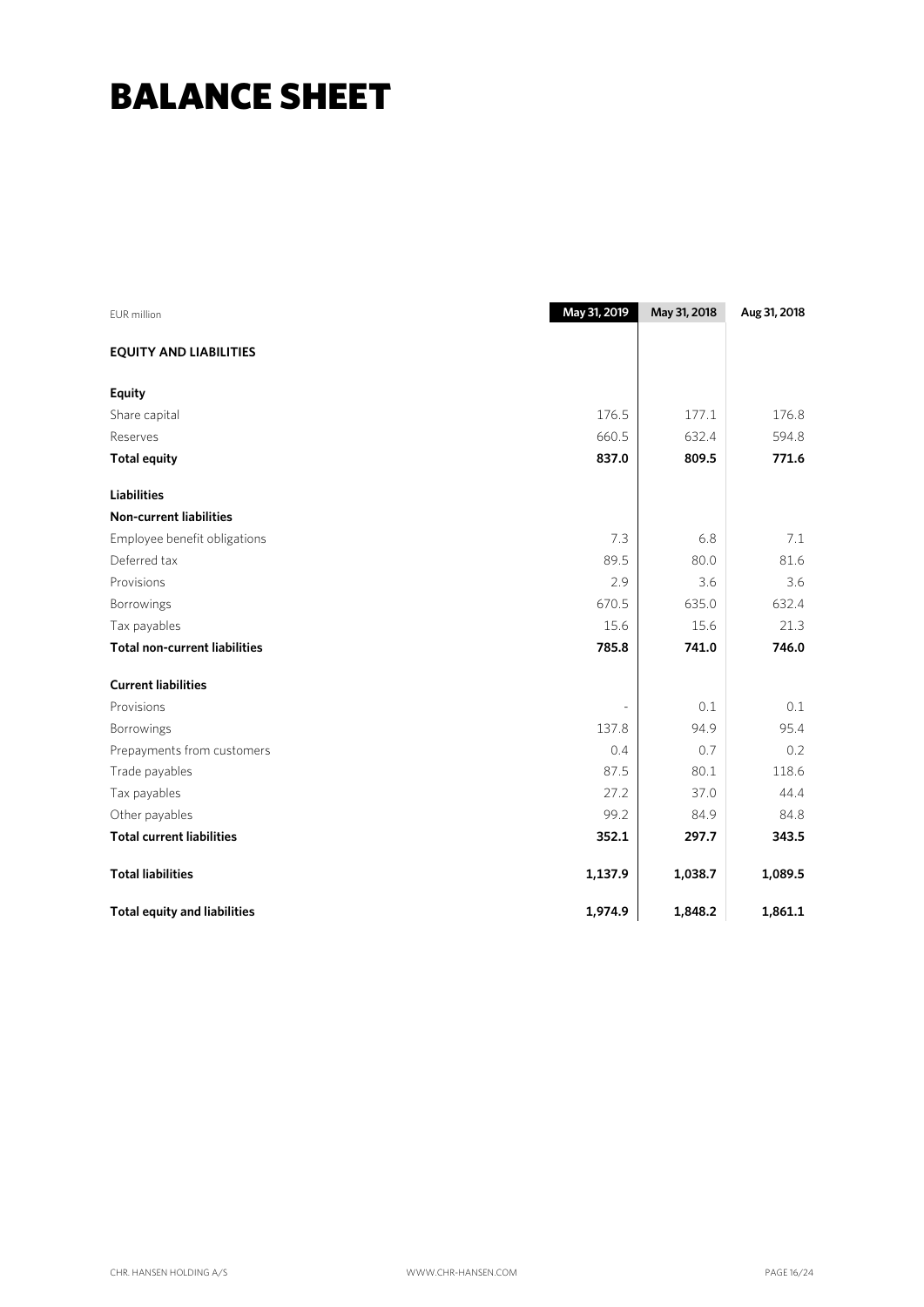## STATEMENT OF CHANGES IN EQUITY

|                                                                                   |                          |                          |                            |                      | 2018/19 |
|-----------------------------------------------------------------------------------|--------------------------|--------------------------|----------------------------|----------------------|---------|
| EUR million                                                                       | Share capital            | Currency<br>translation  | <b>Cash flow</b><br>hedges | Retained<br>earnings | Total   |
| Equity at September 1, 2018                                                       | 176.8                    | (51.0)                   | (0.7)                      | 646.5                | 771.6   |
| Total comprehensive income for the year, cf.<br>statement of comprehensive income | (0.3)                    | 6.8                      | (4.1)                      | 175.6                | 178.0   |
| <b>Transactions with owners:</b>                                                  |                          |                          |                            |                      |         |
| Purchase of treasury shares                                                       | $\overline{\phantom{a}}$ | $\overline{\phantom{0}}$ |                            | (2.2)                | (2.2)   |
| Share-based payment                                                               |                          |                          |                            | 3.8                  | 3.8     |
| Dividend                                                                          |                          |                          |                            | (114.2)              | (114.2) |
| Equity at May 31, 2019                                                            | 176.5                    | (44.2)                   | (4.8)                      | 709.5                | 837.0   |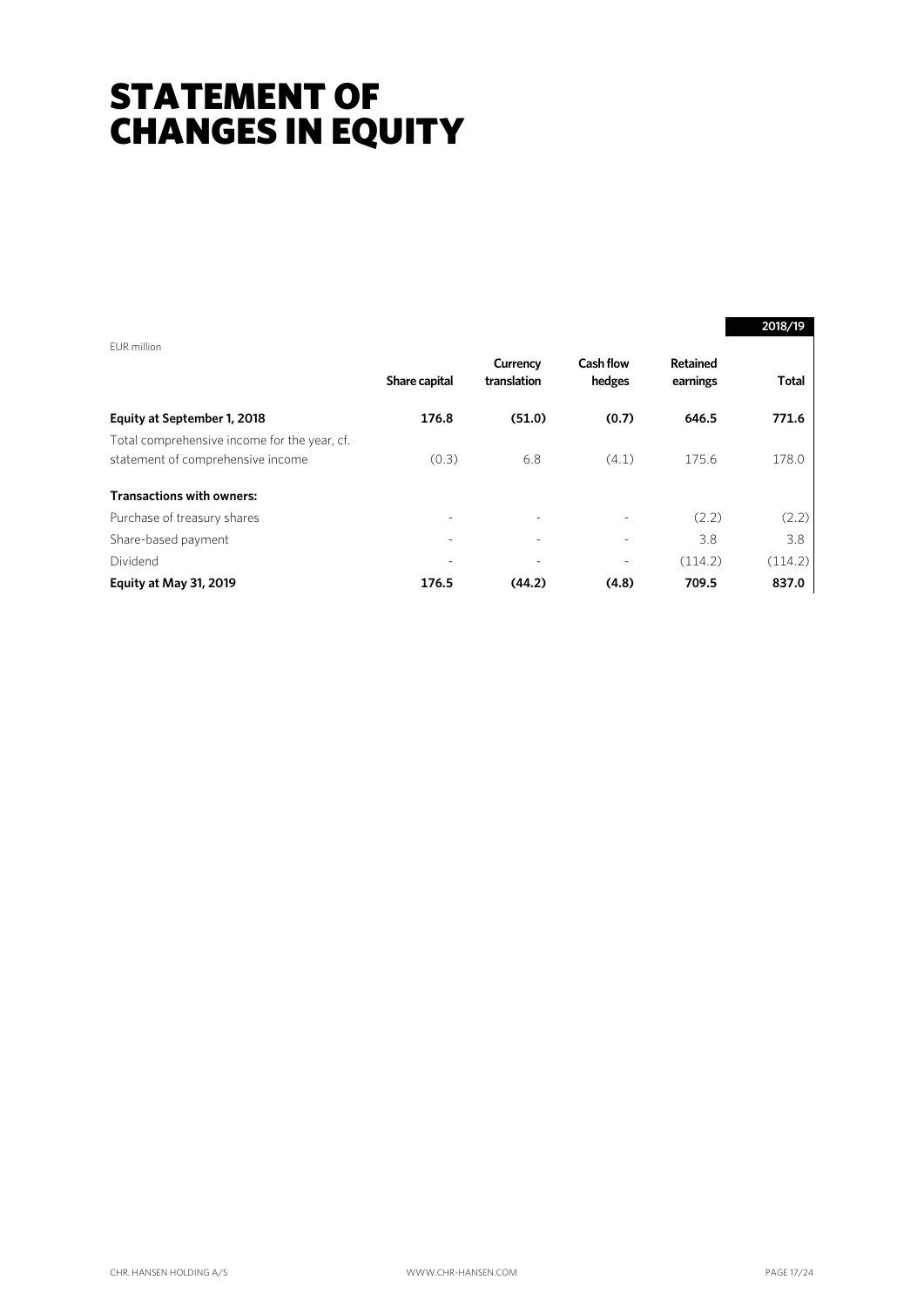## CASH FLOW STATEMENT

| <b>EUR</b> million                                                       | Q <sub>3</sub><br>2018/19 | Q3<br>2017/18            | <b>YTD</b><br>2018/19    | <b>YTD</b><br>2017/18 |
|--------------------------------------------------------------------------|---------------------------|--------------------------|--------------------------|-----------------------|
| <b>Operating profit</b>                                                  | 91.3                      | 84.0                     | 239.9                    | 219.9                 |
| Non-cash adjustments                                                     | 15.3                      | 16.8                     | 47.4                     | 49.2                  |
| Change in working capital                                                | (4.8)                     | (1.1)                    | (62.2)                   | (71.2)                |
| Interest payments made                                                   | (2.4)                     | (2.4)                    | (7.6)                    | (7.3)                 |
| Taxes paid                                                               | (14.2)                    | (5.3)                    | (65.7)                   | (42.7)                |
| Cash flow from operating activities                                      | 85.2                      | 92.0                     | 151.8                    | 147.9                 |
| Investments in intangible assets                                         | (6.9)                     | (3.8)                    | (16.6)                   | (12.1)                |
| Investments in property, plant and equipment                             | (29.8)                    | (23.8)                   | (80.1)                   | (60.5)                |
| Sale of property, plant and equipment                                    | $\overline{\phantom{a}}$  | $\overline{\phantom{a}}$ | $\overline{\phantom{a}}$ |                       |
| Cash flow used for operational investing activities                      | (36.7)                    | (27.6)                   | (96.7)                   | (72.6)                |
| Free operating cash flow                                                 | 48.5                      | 64.4                     | 55.1                     | 75.3                  |
| Acquisition of entities, net of cash acquired                            | (0.5)                     |                          | (9.8)                    |                       |
| Cash flow used for investing activities                                  | (37.2)                    | (27.6)                   | (106.5)                  | (72.6)                |
| Free cash flow                                                           | 48.0                      | 64.4                     | 45.3                     | 75.3                  |
| Borrowings                                                               | 94.6                      | $\Box$                   | 212.5                    | 139.1                 |
| Repayment of long-term loans                                             | (128.1)                   | (52.1)                   | (144.3)                  | (112.8)               |
| Exercise of options                                                      |                           | 0.3                      | $\equiv$                 | 0.8                   |
| Purchase of treasury shares, net                                         | ÷,                        |                          | (2.1)                    | (4.7)                 |
| Dividends paid                                                           |                           |                          | (114.2)                  | (112.0)               |
| Cash flow used in financing activities                                   | (33.5)                    | (51.8)                   | (48.1)                   | (89.6)                |
| Net cash flow for the period                                             | 14.5                      | 12.6                     | (2.8)                    | (14.3)                |
| Cash and cash equivalents, beginning of period                           | 54.2                      | 44.7                     | 69.1                     | 73.0                  |
| Unrealized exchange gains/(losses) included in cash and cash equivalents | (0.4)                     |                          | 2.0                      | (1.4)                 |
| Net cash flow for the year                                               | 14.5                      | 12.6                     | (2.8)                    | (14.3)                |
| Cash and cash equivalents, end of period                                 | 68.3                      | 57.3                     | 68.3                     | 57.3                  |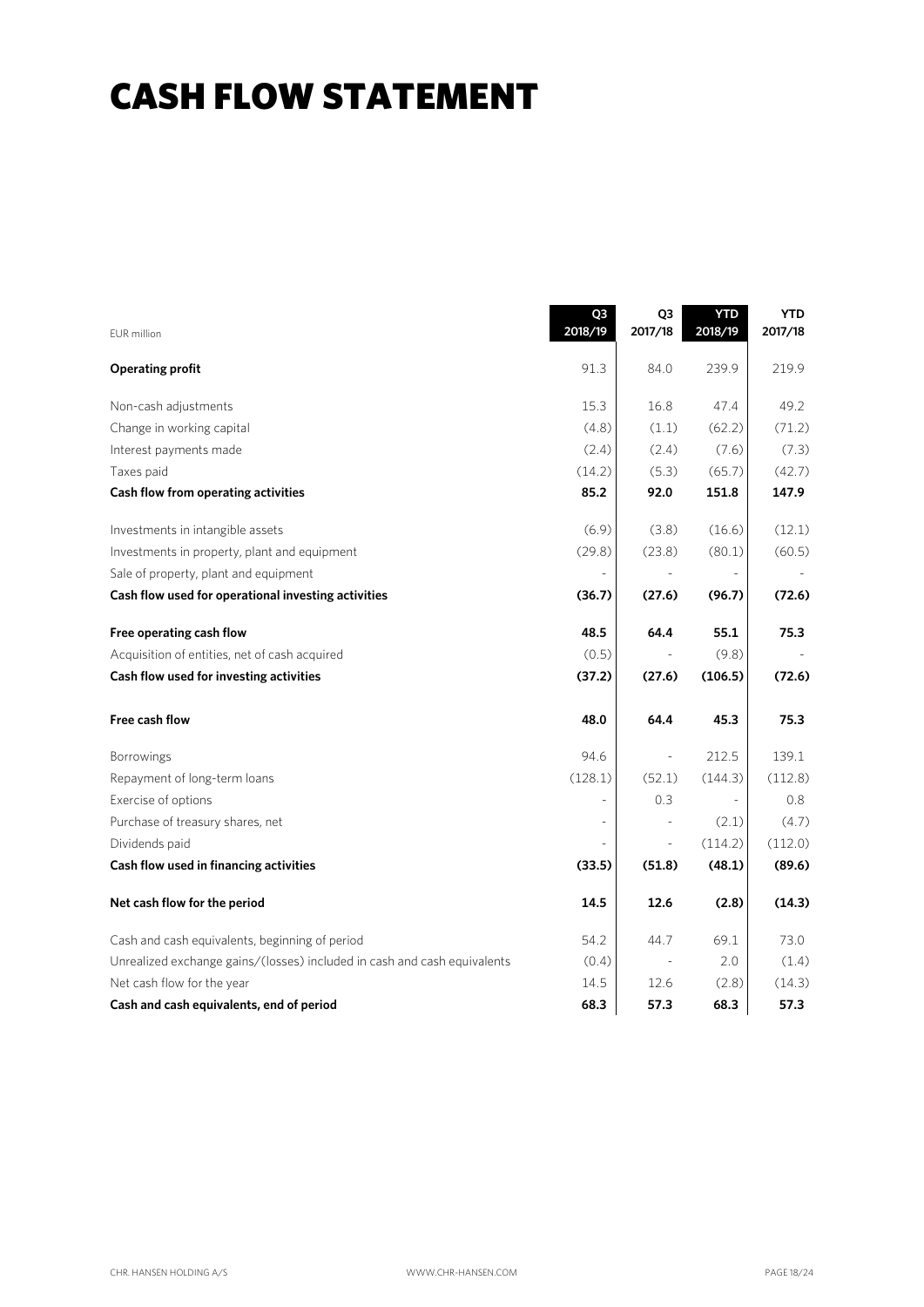# ACCOUNTING POLICIES

This unaudited interim report has been prepared in accordance with IAS 34 and additional Danish regulations for the presentation of quarterly interim reports by listed companies. The interim report has been prepared in accordance with the accounting policies set out in the Annual Report for 2017/18, except for all new, amended or revised accounting standards and interpretations (IFRSs) adopted by the European Union effective for financial years beginning on or after January 1, 2018.

Most relevant to the Group are: IFRS 9 Financial instruments and IFRS 15 Revenue from contracts with customers.

#### **Impact of IFRS 9 Financial instruments**

IFRS 9 changes the classification and measurement of financial assets and liabilities, impairment methodology and general hedge accounting. The standard was implemented effective from September 1, 2018.

The implementation of IFRS 9 has neither changed the existing policies nor had an impact on the Consolidated Financial Statement. However, the basis for calculating the allowance for bad debt has changed from being based on incurred losses to being based on expected losses. This change has not had a significant impact on the allowances for bad debt and consequently no significant impact on the Consolidated Financial Statement.

#### **Impact of IFRS 15 Revenue from contracts with customers**

IFRS 15 establishes a single comprehensive framework for revenue recognition from contracts with customers to reflect the transfer of control of goods to customers at a value that the entity expects to be entitled to. The standard has been implemented as at September 1, 2018 by using the modified retrospective approach.

The changes to the applied accounting policy are not significant. The accounting policies applied by the Group prior to IFRS 15 for revenue recognition have essentially been in accordance with the principles of IFRS 15. The principal change to the Group's accounting policies comprise:

Sales are recognized when control of the products has transferred.

The implementation of IFRS 15 has had no impact on the income statement and no significant impact on the Statement of Financial Position.

IASB has issued IFRS 16 Leases which will be effective for financial years beginning on or after January 1, 2019. The initial assessment is that there will be an increase in total assets of approximately 1-2% which would consequently impact the related key ratios in the Consolidated Financial Statement such as EBITDA and ROIC.

#### **SIGNIFICANT ACCOUNTING ESTIMATES AND ASSUMPTIONS**

In preparing this interim report Management has made various accounting estimates and assumptions that may significantly influence the amounts recognized in the Consolidated Financial Statement and related information at the reporting date. The accounting estimates and assumptions which Management considers to be material for the preparation and understanding of the interim report are stated in Note 1.2 in the Annual Report 2017/18 and relate to, e.g., income taxes, goodwill, other intangible assets, inventories as well as acquisition of entities.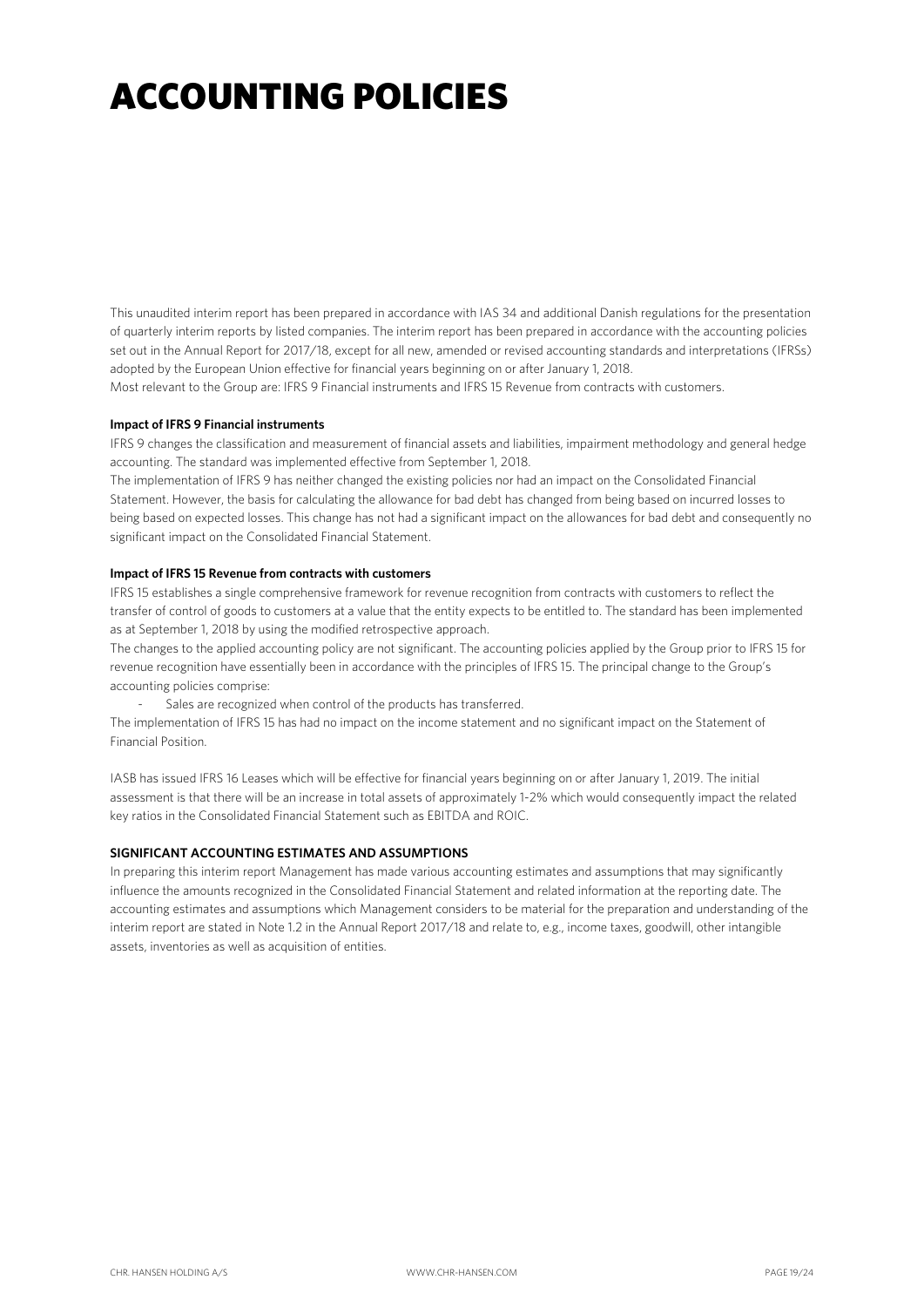| EUR million                                      |                                      |                              |                                 | Q3<br>2018/19 |
|--------------------------------------------------|--------------------------------------|------------------------------|---------------------------------|---------------|
|                                                  | Food<br>Cultures &<br><b>Enzymes</b> | Health &<br><b>Nutrition</b> | <b>Natural</b><br><b>Colors</b> | Group         |
| <b>INCOME STATEMENT</b>                          |                                      |                              |                                 |               |
| Revenue                                          | 176.7                                | 66.5                         | 58.8                            | 302.0         |
| EUR growth                                       | 7%                                   | 13%                          | 2%                              | 7%            |
| Organic growth                                   | 8%                                   | 11%                          | 3%                              | 8%            |
| EBITDA before special items                      | 72.0                                 | 25.1                         | 10.8                            | 107.9         |
| EBITDA margin before special items               | 40.7%                                | 37.7%                        | 18.4%                           | 35.7%         |
| Depreciation, amortization and impairment losses | (9.9)                                | (4.6)                        | (1.7)                           | (16.2)        |
| EBIT before special items                        | 62.1                                 | 20.5                         | 9.1                             | 91.7          |
| EBIT margin before special items                 | 35.1%                                | 30.8%                        | 15.5%                           | 30.4%         |
| Special items and net financial expenses         |                                      |                              |                                 | (5.3)         |
| Profit before tax                                |                                      |                              |                                 | 86.4          |

| EUR million                                      |                                      |                              |                                 | 2018/19 |
|--------------------------------------------------|--------------------------------------|------------------------------|---------------------------------|---------|
| <b>INCOME STATEMENT</b>                          | Food<br>Cultures &<br><b>Enzymes</b> | Health &<br><b>Nutrition</b> | <b>Natural</b><br><b>Colors</b> | Group   |
| Revenue                                          | 503.8                                | 184.6                        | 166.8                           | 855.2   |
| EUR growth                                       | 6%                                   | 12%                          | 3%                              | 7%      |
| Organic growth                                   | 9%                                   | 11%                          | 4%                              | 9%      |
| EBITDA before special items                      | 195.3                                | 67.7                         | 26.0                            | 289.0   |
| EBITDA margin before special items               | 38.8%                                | 36.7%                        | 15.6%                           | 33.8%   |
| Depreciation, amortization and impairment losses | (28.9)                               | (13.7)                       | (5.1)                           | (47.7)  |
| EBIT before special items                        | 166.4                                | 54.0                         | 20.9                            | 241.3   |
| EBIT margin before special items                 | 33.0%                                | 29.2%                        | 12.5%                           | 28.2%   |
| Special items and net financial expenses         |                                      |                              |                                 | (13.2)  |
| <b>Profit before tax</b>                         |                                      |                              |                                 | 228.1   |

**YTD**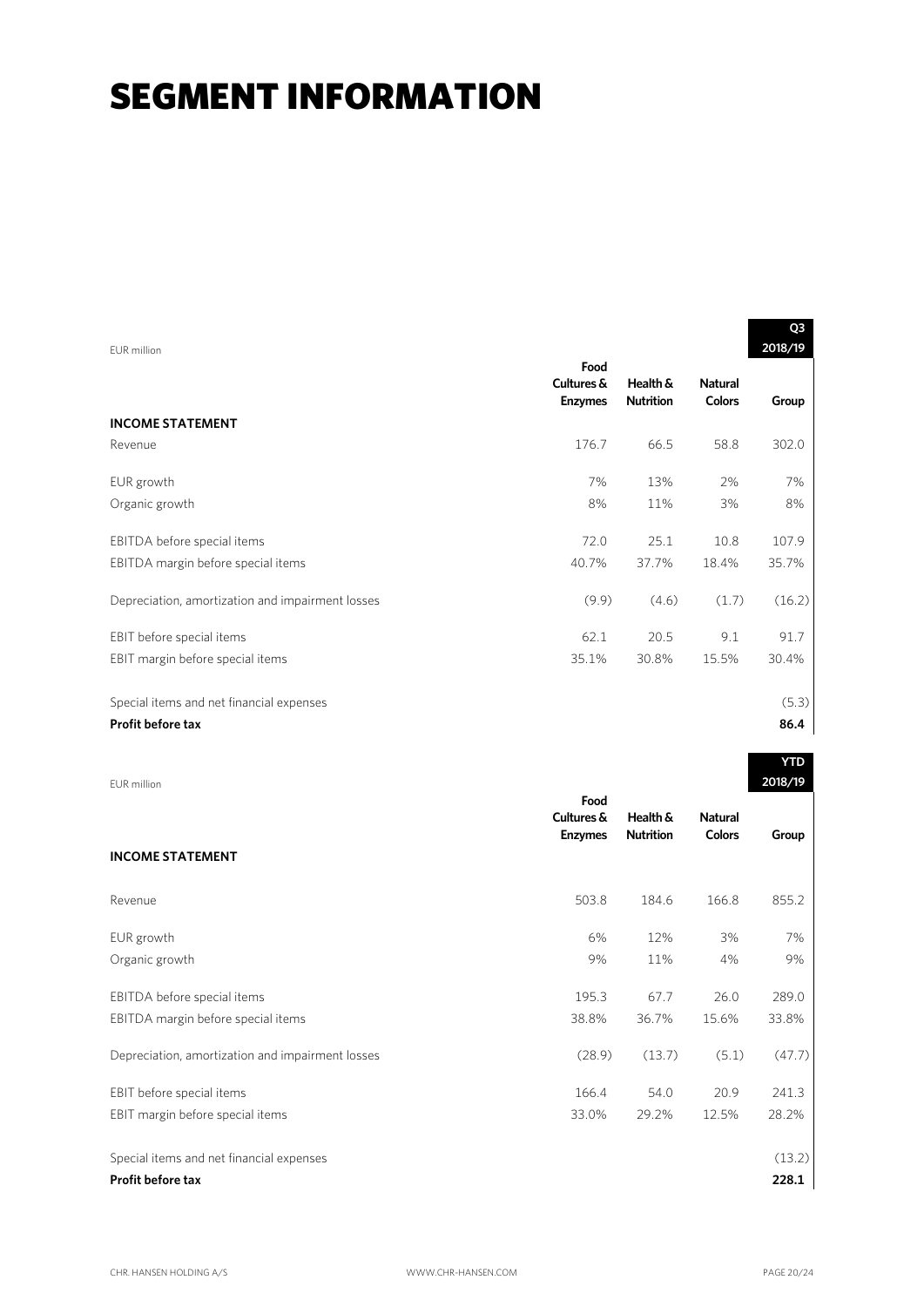(CONTINUED)

| EUR million                                      |                                      |                              |                                 | Q <sub>3</sub><br>2017/18 |
|--------------------------------------------------|--------------------------------------|------------------------------|---------------------------------|---------------------------|
|                                                  | Food<br>Cultures &<br><b>Enzymes</b> | Health &<br><b>Nutrition</b> | <b>Natural</b><br><b>Colors</b> | Group                     |
| <b>INCOME STATEMENT</b>                          |                                      |                              |                                 |                           |
| Revenue                                          | 165.9                                | 59.1                         | 57.7                            | 282.7                     |
| EUR growth                                       | 2%                                   | 1%                           | $0\%$                           | 2%                        |
| Organic growth                                   | 11%                                  | 7%                           | 6%                              | 9%                        |
| EBITDA before special items                      | 67.6                                 | 22.6                         | 10.1                            | 100.3                     |
| EBITDA margin before special items               | 40.7%                                | 38.2%                        | 17.5%                           | 35.5%                     |
| Depreciation, amortization and impairment losses | (10.1)                               | (4.4)                        | (1.8)                           | (16.3)                    |
| EBIT before special items                        | 57.5                                 | 18.2                         | 8.3                             | 84.0                      |
| EBIT margin before special items                 | 34.7%                                | 30.8%                        | 14.4%                           | 29.7%                     |
| Special items and net financial expenses         |                                      |                              |                                 | (5.4)                     |
| Profit before tax                                |                                      |                              |                                 | 78.6                      |
| <b>EUR</b> million                               |                                      |                              |                                 | <b>YTD</b><br>2017/18     |
|                                                  | Food<br>Cultures &<br><b>Enzymes</b> | Health &<br><b>Nutrition</b> | <b>Natural</b><br><b>Colors</b> | Group                     |

| <b>INCOME STATEMENT</b>                          |        |        |         |        |
|--------------------------------------------------|--------|--------|---------|--------|
| Revenue                                          | 474.7  | 164.6  | 161.6   | 800.9  |
| EUR growth                                       | 5%     | 1%     | $(1)\%$ | 3%     |
| Organic growth                                   | 12%    | 8%     | 5%      | 9%     |
| EBITDA before special items                      | 183.4  | 61.2   | 22.9    | 267.5  |
| EBITDA margin before special items               | 38.6%  | 37.2%  | 14.2%   | 33.4%  |
| Depreciation, amortization and impairment losses | (29.1) | (13.2) | (5.3)   | (47.6) |
| EBIT before special items                        | 154.3  | 48.0   | 17.6    | 219.9  |
| EBIT margin before special items                 | 32.5%  | 29.2%  | 10.9%   | 27.5%  |
| Special items and net financial expenses         |        |        |         | (14.6) |
| Profit before tax                                |        |        |         | 205.3  |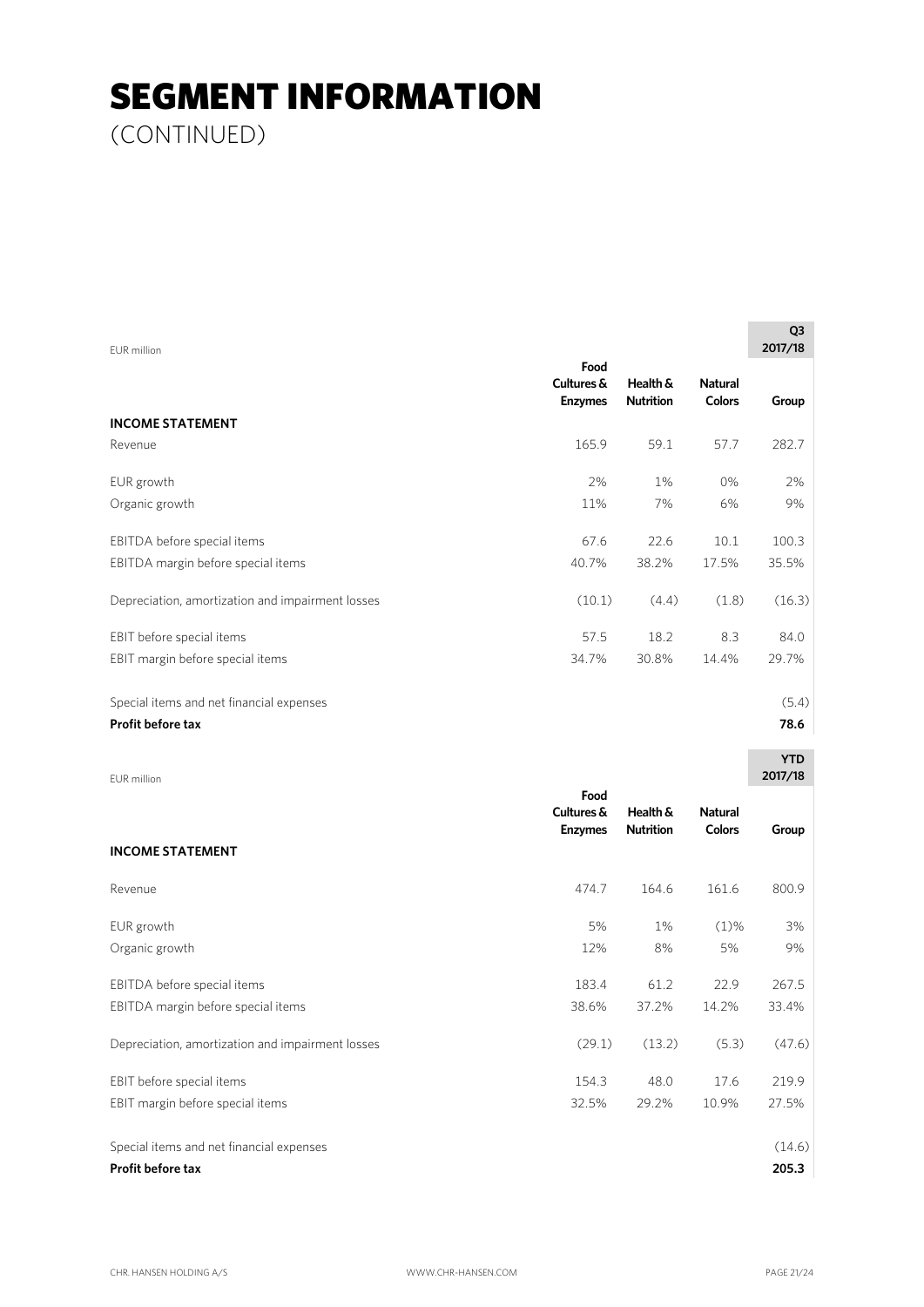(CONTINUED)

| EUR million                                             |                |                  |                | May 31,<br>2019 |
|---------------------------------------------------------|----------------|------------------|----------------|-----------------|
|                                                         | Food           |                  |                |                 |
|                                                         | Cultures &     | Health &         | <b>Natural</b> |                 |
| <b>ASSETS</b>                                           | <b>Enzymes</b> | <b>Nutrition</b> | <b>Colors</b>  | Group           |
| Goodwill                                                | 534.7          | 237.2            | $\frac{1}{2}$  | 771.9           |
| Other intangible assets                                 | 103.4          | 103.9            | 18.0           | 225.3           |
| Intangible assets                                       | 638.1          | 341.1            | 18.0           | 997.2           |
| Property, plant and equipment                           | 332.7          | 125.3            | 56.1           | 514.1           |
| Total non-current assets excluding deferred tax         | 970.8          | 466.4            | 74.1           | 1,511.3         |
| Inventories                                             | 81.7           | 30.1             | 59.6           | 171.4           |
| Trade receivables                                       | 101.1          | 41.1             | 40.6           | 182.8           |
| Trade payables                                          | (43.0)         | (16.4)           | (28.1)         | (87.5)          |
| Net working capital                                     | 139.8          | 54.8             | 72.1           | 266.7           |
| Assets not allocated                                    |                |                  |                | 109.4           |
| Group assets                                            |                |                  |                | 1,974.9         |
| Invested capital excluding goodwill                     | 575.9          | 284.0            | 146.2          | 1,006.1         |
| <b>ROIC excluding goodwill</b>                          | 41.1%          | 26.7%            | 21.7%          | 34.3%           |
| Investment in non-current assets excluding deferred tax | 56.1           | 24.5             | 16.1           | 96.7            |
|                                                         |                |                  |                | May 31,<br>2018 |
|                                                         | Food           |                  |                |                 |
|                                                         | Cultures &     | Health &         | <b>Natural</b> |                 |
| <b>ASSETS</b>                                           | <b>Enzymes</b> | <b>Nutrition</b> | <b>Colors</b>  | Group           |
| Goodwill                                                | 532.0          | 232.3            | $\Box$         | 764.3           |
| Other intangible assets                                 | 98.2           | 104.3            | 16.7           | 219.2           |
| Intangible assets                                       | 630.2          | 336.6            | 16.7           | 983.5           |
| Property, plant and equipment                           | 292.3          | 104.6            | 47.1           | 444.0           |
| Total non-current assets excluding deferred tax         | 922.5          | 441.2            | 63.8           | 1,427.5         |
| Inventories                                             | 72.5           | 27.2             | 52.6           | 152.3           |
| Trade receivables                                       | 93.3           | 32.9             | 39.4           | 165.6           |
| Trade payables                                          | (39.3)         | (15.1)           | (25.7)         | (80.1)          |
| Net working capital                                     | 126.5          | 45.0             | 66.3           | 237.8           |
| Assets not allocated                                    |                |                  |                | 102.8           |
| Group assets                                            |                |                  |                | 1,848.2         |
| Invested capital excluding goodwill                     | 517.0          | 253.9            | 130.1          | 901.0           |
| <b>ROIC excluding goodwill</b>                          | 41.6%          | 26.0%            | 20.1%          | 34.2%           |
| Investment in non-current assets excluding deferred tax | 47.3           | 18.5             | $6.8\,$        | 72.6            |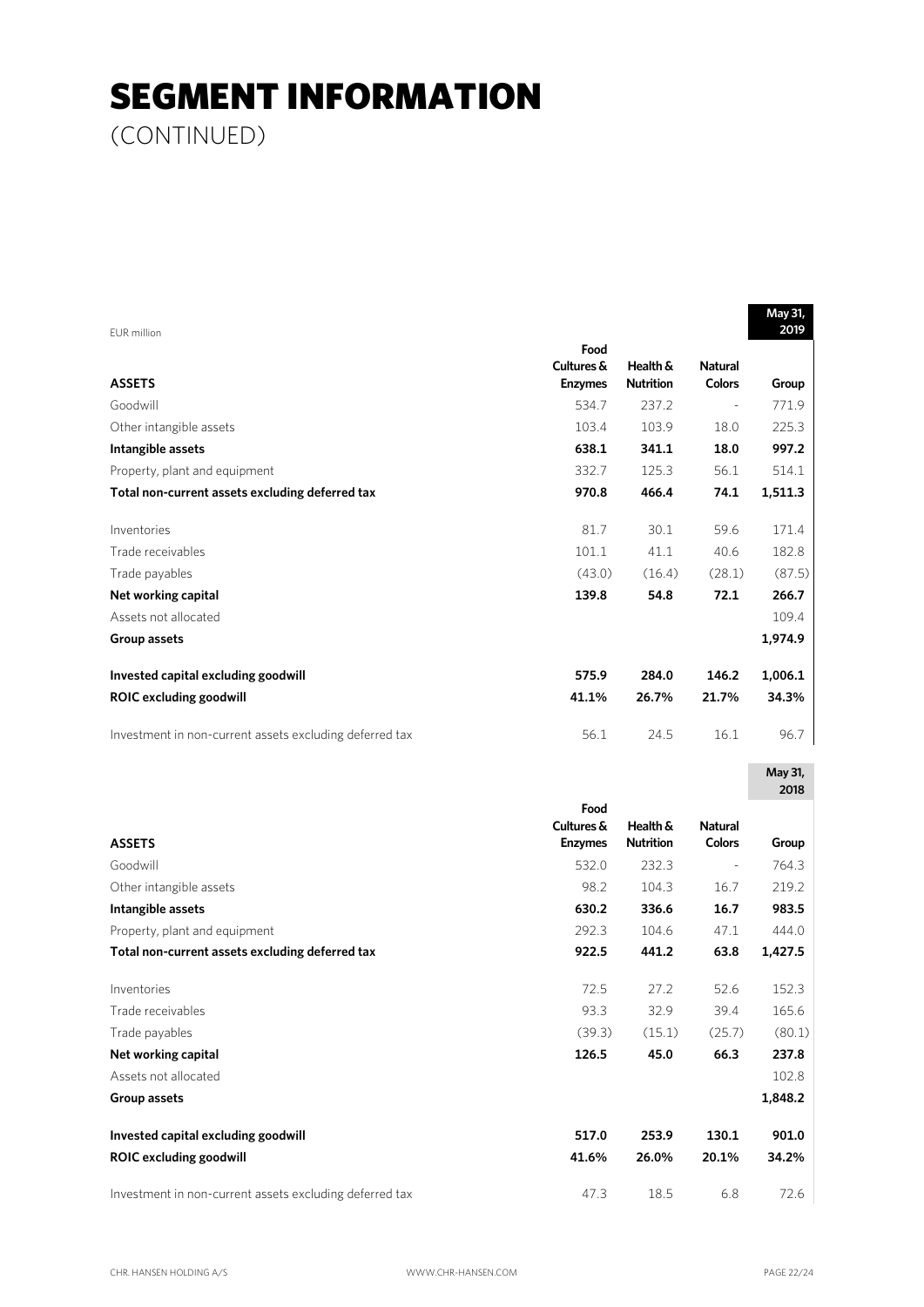(CONTINUED)

| EUR million                               |             |              |             |              | Q3<br>2018/19         |
|-------------------------------------------|-------------|--------------|-------------|--------------|-----------------------|
|                                           |             | <b>North</b> |             |              |                       |
| <b>GEOGRAPHIC ALLOCATION</b>              | <b>EMEA</b> | America      | <b>APAC</b> | <b>LATAM</b> | Group                 |
| Revenue                                   | 135.4       | 81.0         | 48.6        | 37.0         | 302.0                 |
| EUR growth                                | 2%          | 17%          | 3%          | 10%          | 7%                    |
| Organic growth                            | 4%          | 9%           | 3%          | 27%          | 8%                    |
|                                           |             |              |             |              | <b>YTD</b><br>2018/19 |
|                                           |             | <b>North</b> |             |              |                       |
|                                           | <b>EMEA</b> | America      | <b>APAC</b> | <b>LATAM</b> | Group                 |
| Revenue                                   | 376.0       | 227.2        | 142.7       | 109.3        | 855.2                 |
| EUR growth                                | 5%          | 12%          | 4%          | 7%           | 7%                    |
| Organic growth                            | 7%          | 6%           | 4%          | 27%          | 9%                    |
| Non-current assets excluding deferred tax | 1,281.1     | 185.5        | 12.9        | 31.8         | 1,511.3               |
|                                           |             |              |             |              | Q3                    |
| <b>EUR</b> million                        |             | <b>North</b> |             |              | 2017/18               |
|                                           | <b>EMEA</b> | America      | <b>APAC</b> | <b>LATAM</b> | Group                 |
| Revenue                                   | 132.6       | 69.3         | 47.2        | 33.6         | 282.7                 |
| EUR growth                                | 6%          | (9)%         | 7%          | 0%           | 2%                    |
| Organic growth                            | 10%         | 2%           | 11%         | 20%          | 9%                    |
|                                           |             |              |             |              | <b>YTD</b><br>2017/18 |
|                                           |             | <b>North</b> |             |              |                       |
|                                           | <b>EMEA</b> | America      | <b>APAC</b> | <b>LATAM</b> | Group                 |
| Revenue                                   | 358.0       | 202.6        | 137.8       | 102.5        | 800.9                 |
| EUR growth                                | 6%          | $(8)$ %      | 13%         | 2%           | 3%                    |
| Organic growth                            | 8%          | 3%           | 17%         | 17%          | 9%                    |
| Non-current assets excluding deferred tax | 1,224.5     | 159.4        | 13.6        | 30.0         | 1,427.5               |